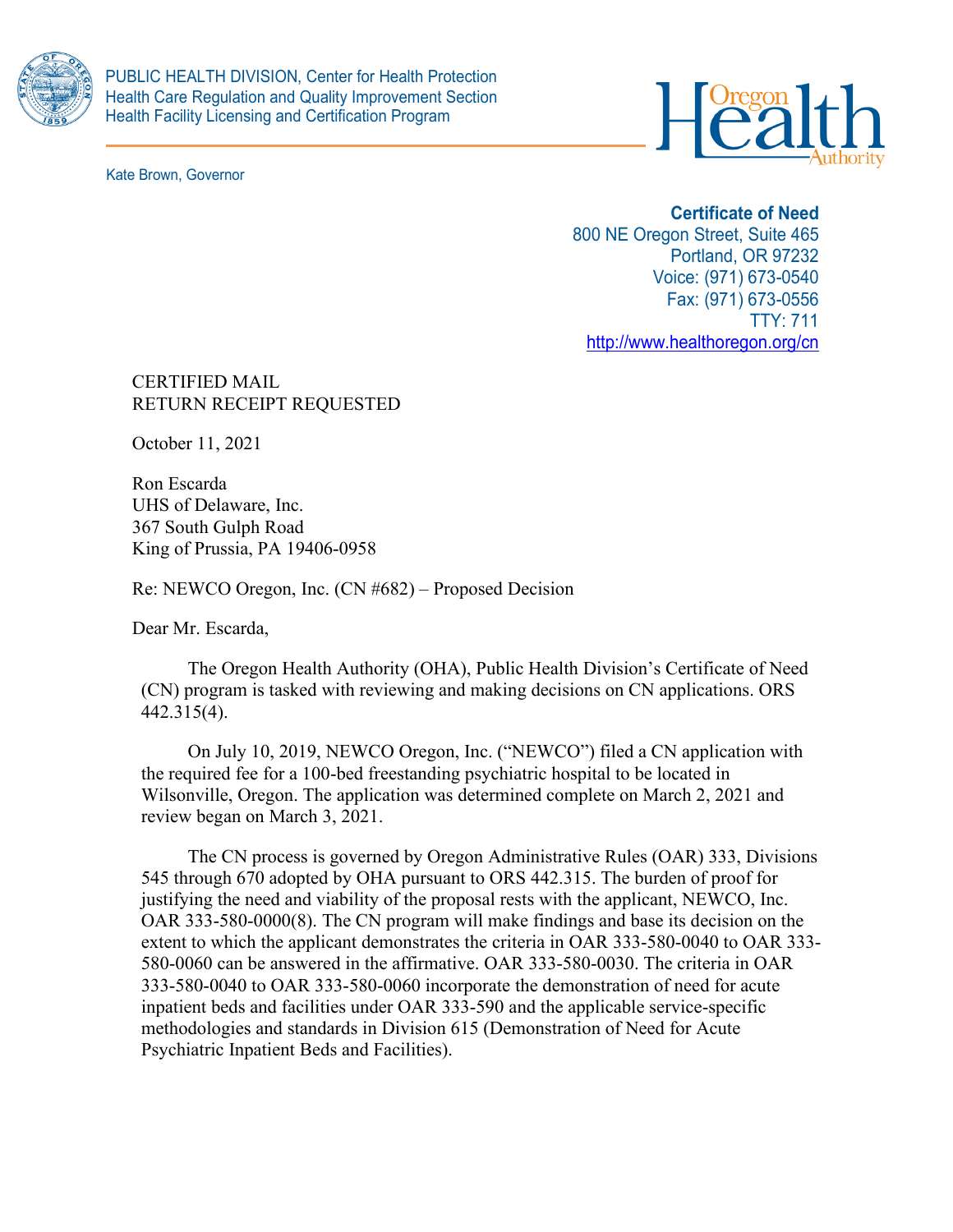# **PROPOSED DECISION**

The proposed decision is based on the application and supporting documents, and OHA's record. The NEWCO proposal requested approval for 100 beds. OHA finds that 60 beds are approvable for the reasons outlined below. OAR 333-570-0070(2). OHA further finds that conditions are necessary to align the approval with the most urgent community health needs in the service area and to address possible compromising of care. OAR 333- 545-0000; OAR 333-570-0070(2); OAR 333-615-0040(6).

Conditions for the approval of the NEWCO application are as follows:

- 1. OHA requires as a condition of licensure under ORS 441.025 that all aspects of Applicant's hospital design, operations and staffing ensure its ability to serve the full range of psychiatric needs of individuals within the proposed service area including but not limited to meeting and maintaining all requirements under OAR 309-033-0520(3) as a Class 1 hospital facility
- 2. OHA requires as a condition of ongoing licensure that Applicant dedicate 45 percent of its bed capacity to serve persons committed under ORS 426.130, or a person in custody pursuant to ORS 426.232, 426.233, or in diversion pursuant to 426.237. Applicant will demonstrate compliance with this requirement by supplying a quarterly report of discharges broken down by those meeting the criteria in (2).
	- a. The 45% benchmark will be evaluated on a quarterly basis.
	- b. UHS may, at its discretion, use the dedicated 45% for Medicaid recipients to ensure full utilization of its beds.
- 3. Applicant will notify the Oregon Health Authority, Behavioral Health Program within 12 hours if it is refusing care of a patient meeting criteria (2), is uninsured, or is on Medicaid. This information will be sent to a dedicated email address provided to the applicant by OHA. Information submitted must include patient identifying information, patient's payor source, presenting condition, and reason for refusal.
	- a. OHA agrees to commence quarterly meetings with affected hospitals in the service area serving inpatient psychiatric Medicaid beneficiaries. OHA will share the quarterly data with stakeholders through this partnership.
- 4. Expansion of bed capacity and ongoing licensure as a hospital under ORS 441.025 shall be conditioned on compliance with the above conditions in addition to any civil penalties assessed by the Division for non-compliance with the conditions pursuant to its authority under OAR 333-565-0010.
- 5. The conditions above will be evaluated annually and may be modified to ensure that the system needs are adequately addressed. OHA agrees that after 3 years all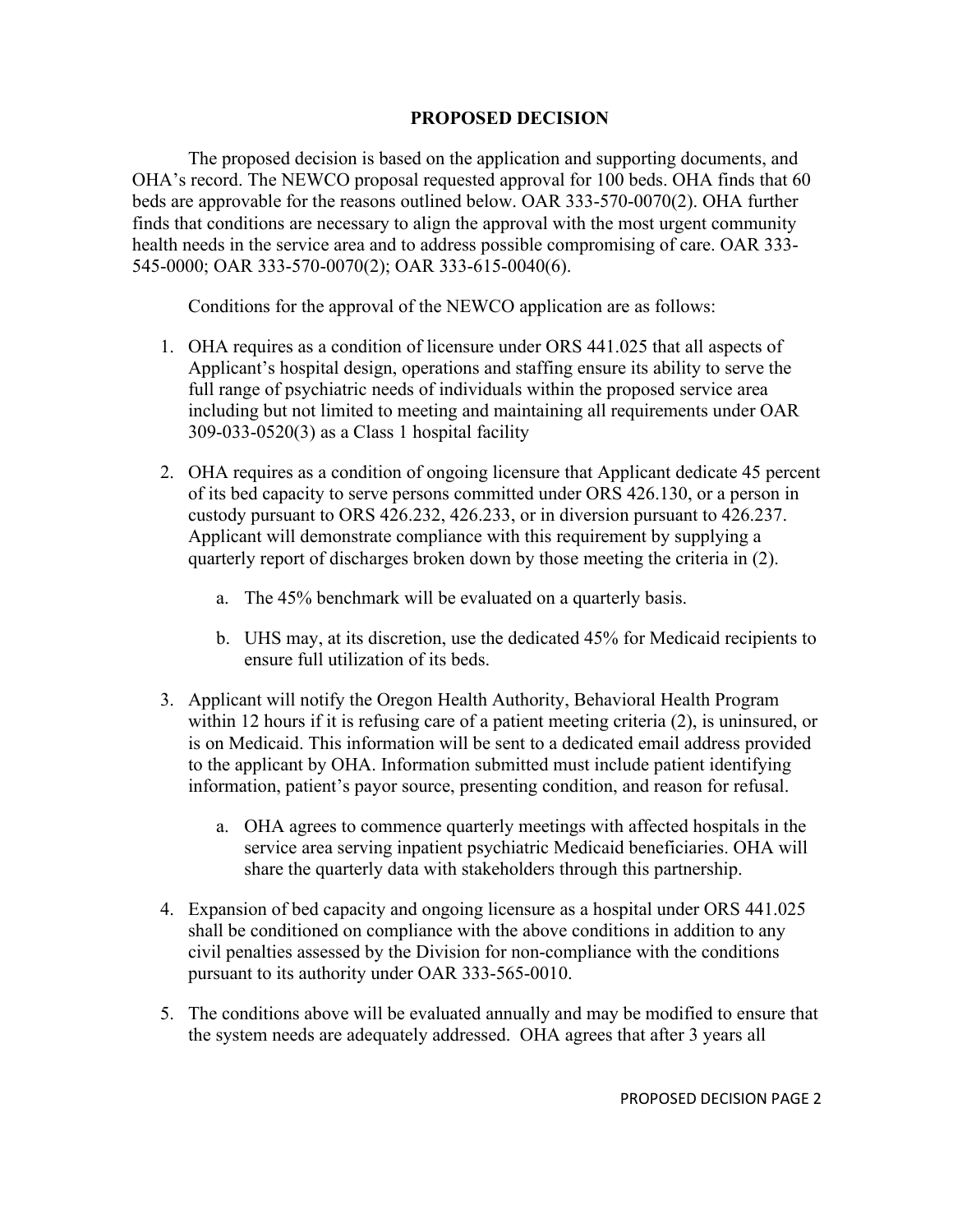conditions will be subject to full review. Changes to the conditions will be focused on areas of non-compliance or failures to meet any or all the above benchmarks.

# **FINDINGS AND ANALYSIS**

Only applicable criteria in CN rules are addressed below.

# **I. Review Criteria: OAR 333-580-0030**

The applicant must demonstrate in narrative form that its proposal satisfies the criteria specified in OAR 333-580-0040 to 333-580-0060, and the service specific need methodologies and standards in divisions 580 through 645, as applicable. As this proposal is for a new inpatient psychiatric facility, the applicant must follow the methodologies specified in divisions 333-590 and 333-615.

The Oregon Health Authority (OHA) will make findings and base its decision on the extent to which the applicant demonstrates that the criteria and standards are met. The criteria will be considered met if the applicant can demonstrate that the questions posed in the criteria can be answered in the affirmative. OAR 333-580-0030(2).

Applicants are encouraged to include any additional information relevant to the review criteria which was not specifically requested by OHA, but which would further support the proposal. OAR 333-580-0030(4).

# **II. Need: OAR 333-580-0040**

1. Criterion: Does the service area population need the proposed project?

The applicant must identify the service area's need for the proposal in the past, present, and future. In establishing the magnitude of present and future need for each services element, the applicant will:

- Use appropriate indicators of a population's need (i.e. population-based userates, population-based "medical necessity" rates, or established productivity standards); and
- Use the standards and need methodologies specified in OAR chapter 333 divisions 585 through 645 of applicable to the services or facilities being proposed and consider industry standards and historical experience as appropriate where plans are silent.<sup>[1](#page-2-0)</sup>

As is described in OAR 333-580-0040(1)(b)(A) and OAR 333-580- 0040(1)(b)(B), the specific standards and methodology contained in OAR 333-590-

<span id="page-2-0"></span><sup>&</sup>lt;sup>1</sup> OAR 333-580-0040(1)(b)(A) and (B).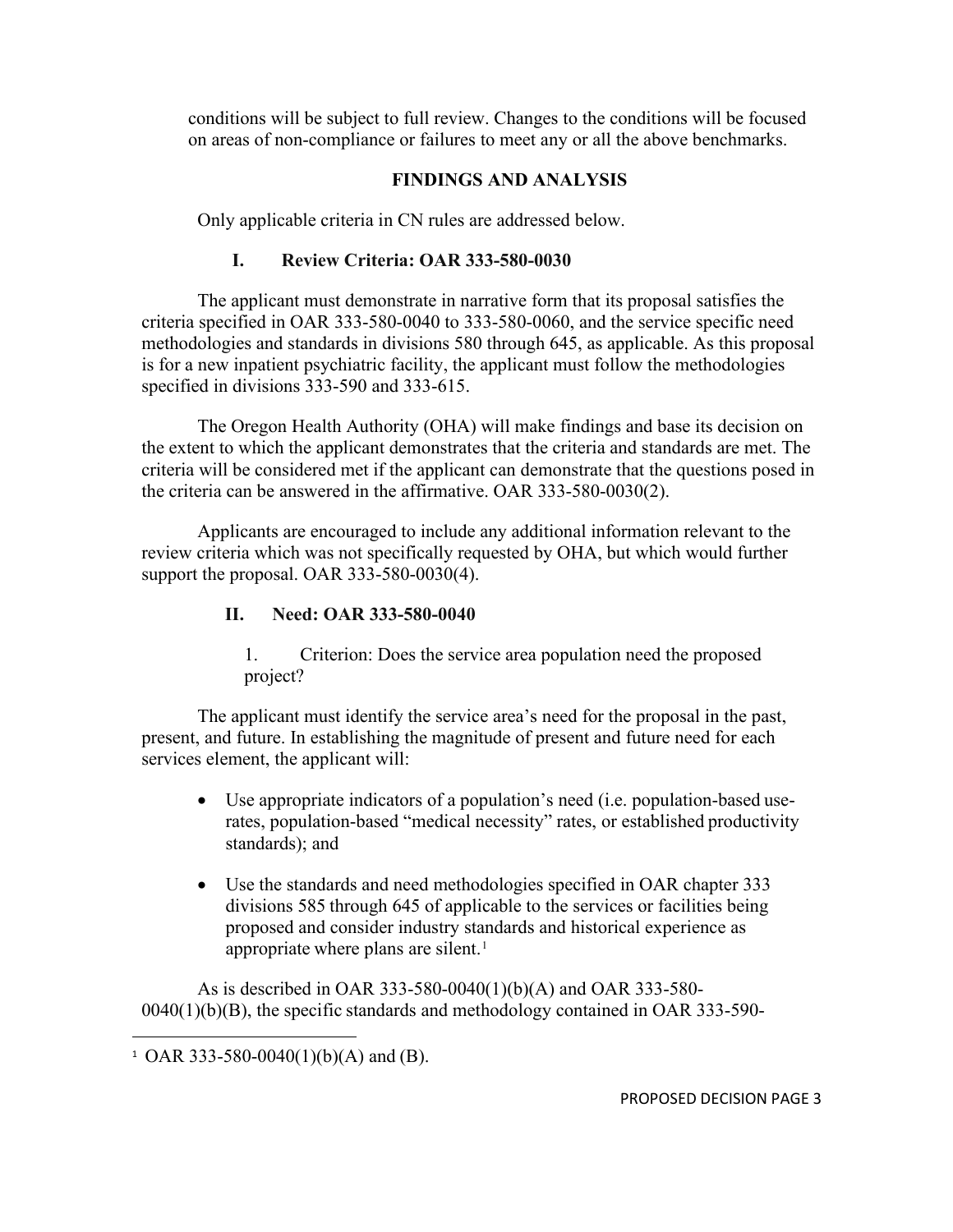0000 through 333-590-0060 for general hospital bed-need are used to determine whether the criterion in OAR 333-580-0040(1) can be met. In addition, since this application is for psychiatric inpatient beds, the standards and methodology specific to contained in OAR 333-615 must be addressed.

### Determination of Service Area

Under OAR 333-590-0050(1), the service area is defined as the zip codes from which either ten percent or more of the hospital's discharges are reasonably expected to originate from, or in which the hospital would have at least a 20 percent market share. The applicant used Cedar Hills' 2018 discharge data to analyze patient origin and market share distribution. The applicant has stated that they do not expect to meet the 10/20 criterion in the collection of zip codes within Washington County, therefore, the applicant has proposed that the entirety of Washington County should be used as the service area.

#### OHA Evaluation of Service Area

OHA finds that the proposed facility is unlikely to achieve ten percent of discharges or a 20 percent market share in the identified zip codes. The applicant evaluated Washington County zip codes from which Cedar Hills had one or more discharges in 2018. OHA finds that the applicant's use of Washington County as the relevant service area is appropriate for purposes of evaluating general acute inpatient beds. CN rules allow for the use of larger demographic units, such as counties, when these units are a better representation of population need or when data is available only at the level of such demographic data. At the current time, more accurate population level data is available at the county level in Oregon.

### Determine the Population of the Service Area Identified in (a) above

The applicant has provided population data from Portland State University's Population Research Center for 2008 to 2017 (Tables 1 through Table 6, NEWCO application, pp. 20-23), along with Census data from 1990 through 2010. OHA considers the requirement of CN rules to assess data extending further into the past to be inadequate for understanding future hospital demand in Oregon. A concern here is that the supplied data, while judged sufficient by OHA to meet the regulatory CN requirement, is unreliable for understanding current, dynamic population trends that are affecting Oregon and in particular the greater Portland area. In their application, the applicant states that the service area population has had average growth rate over the last ten years of about 1.5 percent. (NEWCO application, p. 418). The applicant also states that while growth rate of the population for ages 0 to 14, 15 to 44, and 45 to 64 has remained constant, the rate of growth of those individuals 65 and older is 5.7 percent for men and 5.1 percent for women. (NEWCO application, p. 418). Based on a review of 2020 population estimates from Portland State University, OHA notes a growth rate of 13.5 percent between the 2017 data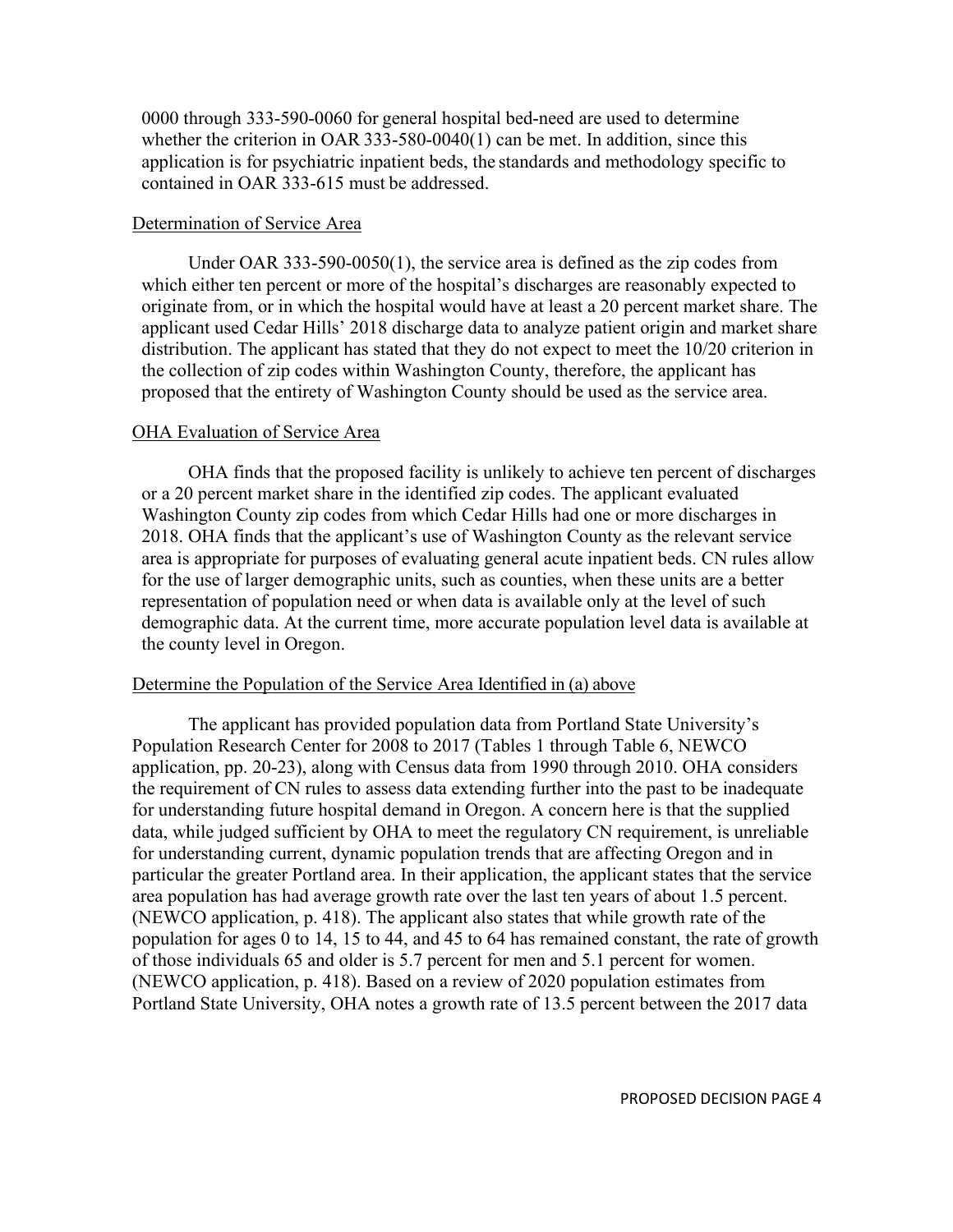submitted by the applicant and [2](#page-4-0)020 Certified Population Estimates from July 1, 2020.<sup>2</sup> OHA finds there is sufficient support for applicant's assumptions regarding population growth.

### Determination of Discharge and Use Rates for the Proposed Service area

The applicant has provided information on current and projected discharge and use rates for their proposed service area in compliance with the requirements of OAR 333- 590-0050(3).

## Estimation of Future Service Area Utilization

The applicant has provided analysis under OAR 333-590-0050(3)(b) for their proposed service area. The applicant has applied a flat usage rate to future service area utilization estimates consistent with prior OHA findings. The applicant has also used population forecasts reflecting increasing population in the proposed service area. (NEWCO application, p. 424).

## New Versus Replacement Utilization

OAR 333-590-0050(4) directs the applicant to develop a consistent and reasonable set of assumptions regarding utilization at the proposed hospital. OAR 333-590-0050(5) directs the applicant to evaluate the advantages and disadvantages of new utilization verses replacement utilization.

With regard to the requirement of assessing new versus replacement utilization relative to Oregon Revised Statute (ORS) 442.025, as required under OAR 333-590- 0050(5), the applicant has stated that they "examined other alternatives to meet the overwhelming inpatient psychiatric patient need" and as they also operate Cedar Hills Hospital, are "acutely aware of the insufficient number of psychiatric inpatient beds" which result in an overflow of patients into emergency departments. (NEWCO application, p. 424). The concern in this rule section is with whether existing general inpatient beds could be converted and used to meet the proposed need. OHA finds that converting existing general inpatient beds to meet psychiatric bed need would be a superior alternative to the addition of new, psychiatric beds. Additionally, use of existing community resources is preferred under both OAR 333-590 and under OAR 333-615. Related to the alternative of converting existing general beds, a review of Certificate of Need applications and current projects in the health service area demonstrates that there are no applications or proposals to convert existing general beds to meet psychiatric inpatient needs, and the applicant does not possess any general inpatient beds that they could convert.

<span id="page-4-0"></span><sup>2</sup> https://www.pdx.edu/population-research/population-estimate-reports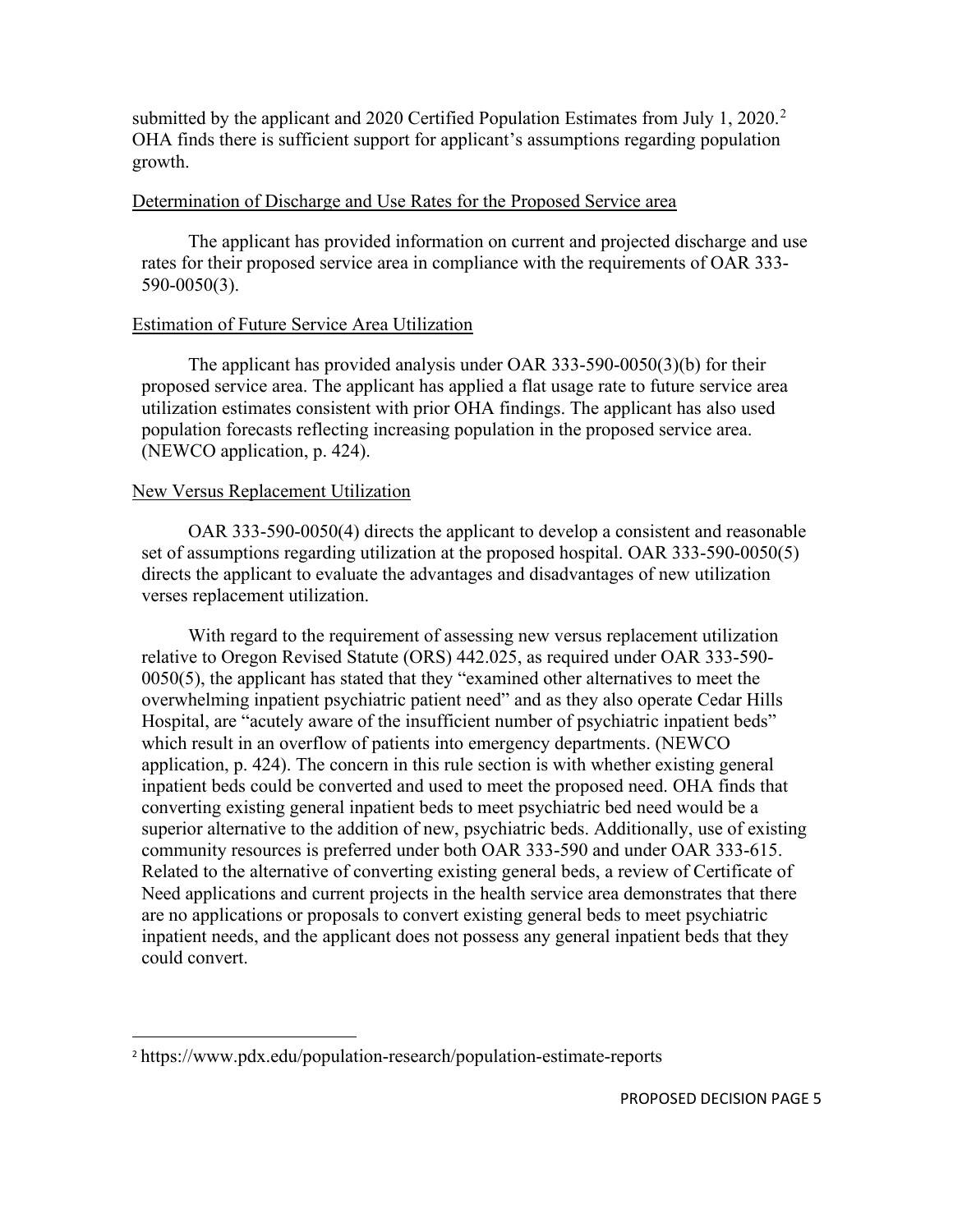OHA evaluated this information and finds that the proposal here is for new utilization. OHA further finds that there are considerable disadvantages to current utilization. First, patients with mental health discharge codes are disproportionately "boarded" in emergency rooms. This has significant, negative consequences as ED boarding of psychiatric patients can have "marked negative impact on patients, on providers, and on the broader hospital and healthcare system."<sup>[3](#page-5-0)</sup>. These impacts may be associated with long-term negative impacts to health outcomes that CN rules are intended to target. ORS 442.015.

### Calculation of Future Patient Days at the Proposed Facility

The applicant has met the criteria in OAR 333-590-0050(6) by calculating a 10-year projection of future patient days relative to their proposal. (NEWCO application, p. 425). The applicant used data from calendar years 2008 to 2017 to calculate patient day use rates and data from 2018 to 2030 for population projections.

# Calculation of Bed Need

The applicant has met the criteria in OAR 333-590-0050(6) to OAR 333-590- 0050(11) by applying the specified CN methodologies for their proposed service area. The applicant has proposed that, based on their data and analysis, for the next ten years there is expected to be a general acute inpatient bed surplus in the proposed service area. (NEWCO application, p. 424).

## Determination of Available Beds Within 50 miles

OAR-333-590-0050(12) directs the applicant, if a need is demonstrated under OAR-333-590-0050(11), to evaluate the availability of general inpatient beds within 50 miles. As need has not been demonstrated, this section does not apply.

## Infeasibility of Conversion of Existing Beds for Specialty Purposes

Under OAR-333-590-0050(14), if a need for new general inpatient beds is not justified, a certificate of need will not be issued unless conversion of existing general inpatient care beds is not architecturally or economically feasible. OHA finds that the applicant has met the criteria under OAR 333-590-0050(14) by demonstrating the separate physical requirements, architecturally, for each modality. In addition, the applicant has noted that the economic cost of conversion is not feasible. (NEWCO application, p. 435).

OHA's analysis notes the existence of reduced reimbursement rates that may discourage partial conversion by facilities of general acute inpatient to psychiatric inpatient uses. Moreover, the applicant proposes to serve adolescents, which requires

<span id="page-5-0"></span><sup>&</sup>lt;sup>3</sup> https://www.acep.org/globalassets/new-pdfs/information-and-resource-papers/the-impactof-psychiatric-boarders-on-the-emergency-department.pdf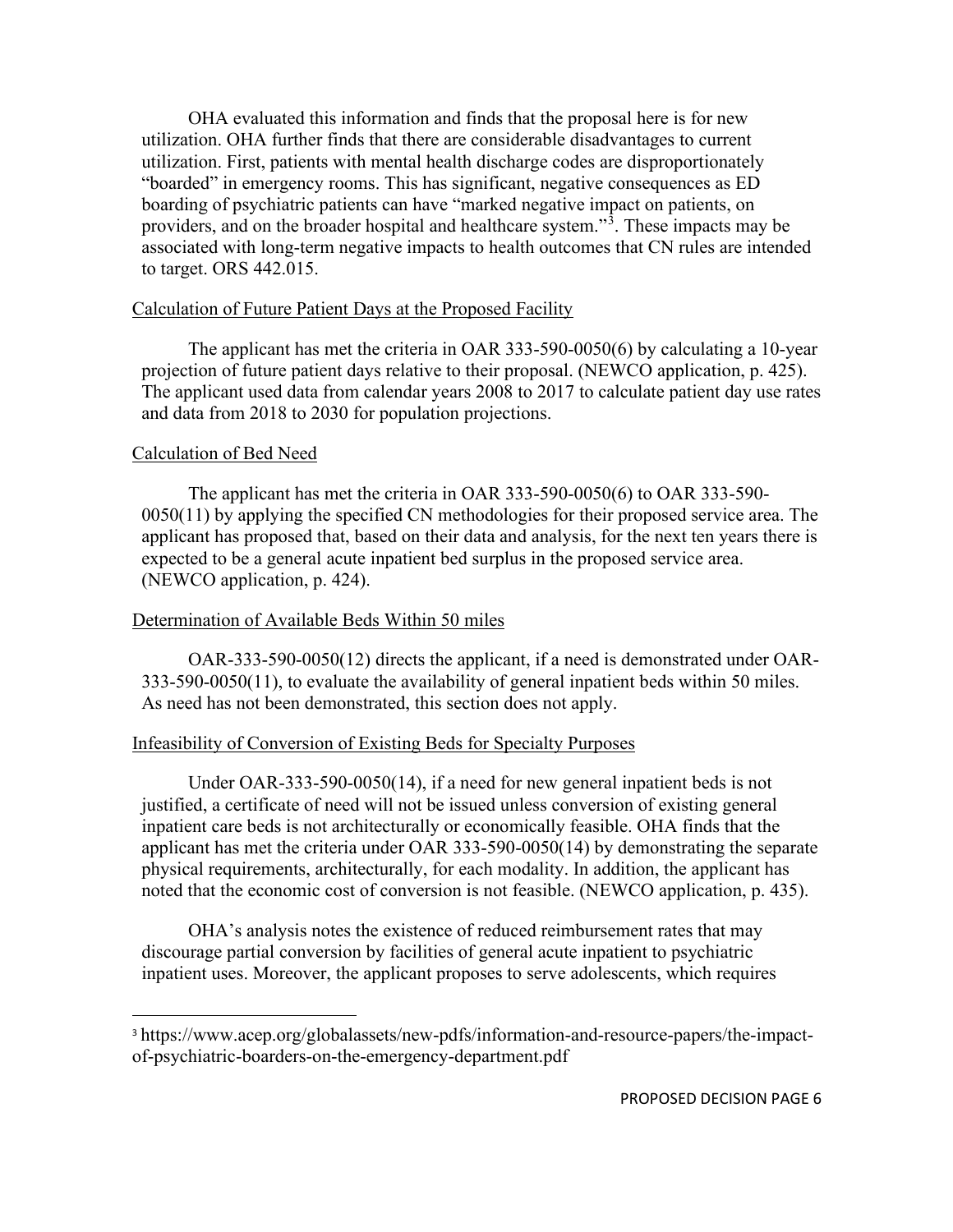additional architectural considerations that further support the infeasibility of conversion of existing general inpatient beds. Again, as previously documented in this proposed decision, OHA notes that no hospital in the service area has proposed or applied to convert existing general inpatient beds to psychiatric inpatient beds despite a dearth of options adequately serving those in need of acute inpatient psychiatric level care.

#### Conclusions Under OAR-333-590-0050

The applicant has not demonstrated that a bed need under the methodologies of OAR-333-590-0050(1) to (11) currently exists or will exist within 10 years of the opening of the proposed facility. Under CN rules, there is an excess of general inpatient hospital beds in the proposed service area that is sufficient in scope to meet projected need for at least the next 10 years.

# Determining relationship of proposed new hospital to existing health care system under OAR 333-590-0060

Under OAR 333-590-0060, the applicant is required to apply a specified methodology for determining the relationship between their proposal and existing service area hospital resources. The applicant provided data in Table S (NEWCO application, p. 435) showing a surplus of general inpatient bed capacity in the service area. Additionally, the applicant states that general acute care (inpatient beds) and psychiatric care require different resources and care delivery models and therefore, are not interchangeable. (NEWCO application, p. 435). OHA notes that while the beds may not be "interchangeable", the beds, and the physical environment they are in, could be converted, which according to CN rules, is preferable to the construction of a freestanding psychiatric hospital. However, as previously noted, OHA does not currently have any proposals from hospitals in the service area that are proposing to convert their existing general inpatient bed capacity to psychiatric inpatient capacity. In addition to evaluating the alternative of converting existing general inpatient beds, the applicant also mentions occupancy rates at its Cedar Hills Hospital and the Unity Center, which the applicant represents as experiencing "very high occupancy rates." (NEWCO application, p. 436). Further, the applicant states that the combination of high-capacity rates at the existing psychiatric hospitals and the non-conversion of general inpatient bed capacity has "forced facilities to board patients in emergency departments." NEWCO application, p. 436.

OHA Evaluation: Currently in Oregon, there is a considerable need for psychiatric inpatient beds. This is documented by several metrics. First, there are a disproportionate number of individuals with behavioral health diagnoses who are facing inappropriate and increasing duration of emergency room "boarding." Emergency room "boarding" is defined as time spent in the emergency room after the individual is deemed appropriate for discharge to a different setting, either inpatient or outpatient. In this analysis, OHA focused on the ED boarding of individuals that exceeded 24 hours. Second, the State of Oregon is facing increased waiting times for placement of involuntary civil commitments, with many patients currently on waiting lists pending placements. The applicant also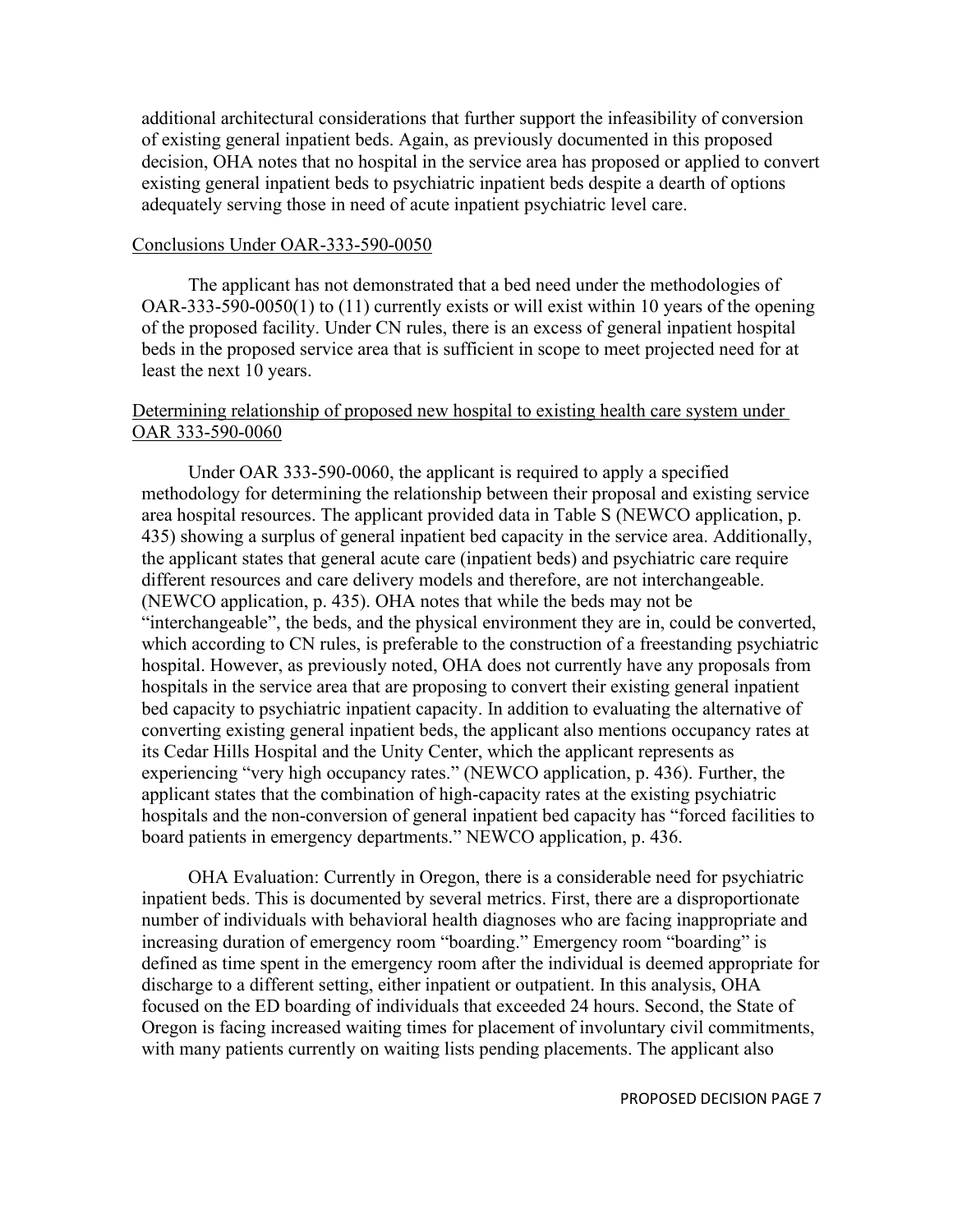proposes to dedicate some of their bed capacity to geriatric and adolescent beds. OHA notes that there are currently few inpatient resources for adolescents or individuals 65 and older in need of acute inpatient psychiatric care. Existing average daily census data provided by applicant suggests that availability of subspecialty beds is similarly inadequate.

One concern with this proposal is the extent to which it will alleviate the issues of emergency department boarding and the placement of involuntary civil commitments. While the applicant has referenced existing contracts with CCOs in the state (NEWCO, August 8, 2018 response letter, p. 4), they do not have an existing to contract with the largest CCO in the service area. Additionally, data from its Cedar Hills facility demonstrates that it serves 12 percent of Medicaid recipients. OHA has concerns regarding NEWCO's ability to address these specific system needs which is further addressed below.

### Identification of Other Service Area Providers

The applicant has identified other providers per OAR 333-590-0060(1) for use in the calculations of OAR 333-590-0060(1) to OAR 333-590-0060(11). (NEWCO application, p. 435).

## Estimation of Commitment Ratios

The applicant has determined the estimated commitment ratio for other facilities as specified under OAR 333-590-0060(2). (NEWCO application, p. 435).

## Calculation of First Year Average Daily Censuses (ADC)

The applicant has calculated the expected ADCs among significant providers for the proposed first full year of operation. (NEWCO application, p. 431).

### Calculation of Peak Daily Censuses

The applicant has calculated the expected peak daily censuses for other significant facilities as specified under OAR 333-590-0060(4). (NEWCO application, p. 434).

### Estimation of Commitment of Beds by Facility

The applicant has calculated the commitment of general acute inpatient beds by each significant facility toward the peak occupancy as specified under OAR 333-590- 0060(5). (NEWCO application, p. 435).

### Estimation of Available Beds by Facility

The applicant has followed the methodology of OAR 333-590-0060(6) in determining the availability of general acute inpatient beds beyond peak census needs at each facility for the proposed first year of operation.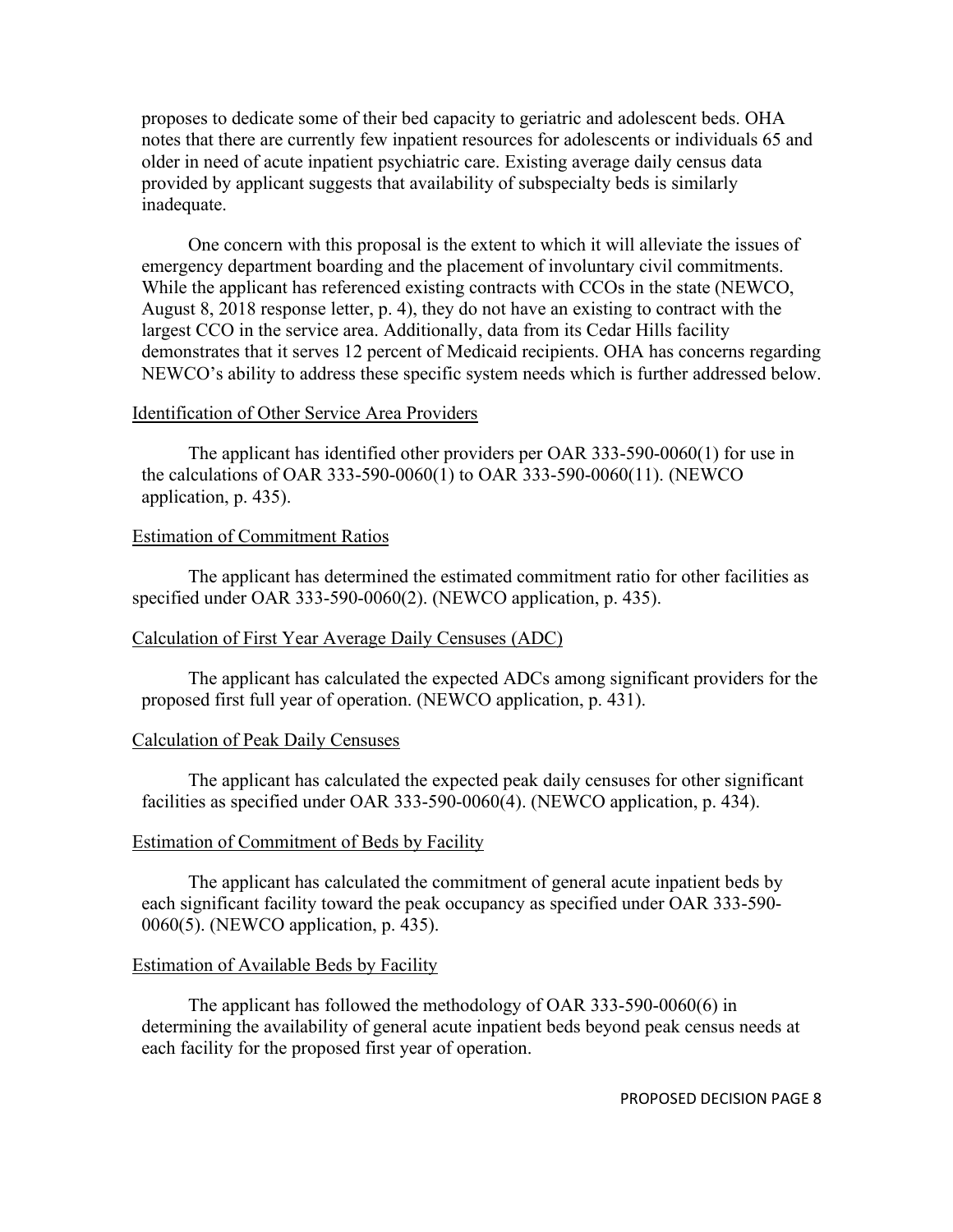### Estimation of Excess Beds Available for the Service Area

The applicant has followed the methodology of OAR 333-590-0060(7) in determining the availability of general acute inpatient beds beyond peak census needs.

### Evaluation of the Feasibility and Cost of Using Other Facilities for Need

According to the applicant, there is no reasonable alternative to their proposal. (NEWCO application, p. 436). Further, the applicant argues that the separate delivery models for acute inpatient care and psychiatric care weigh against the option of using other facilities. Oregon health policy has a strong preference for psychiatric services provided in community-based care settings as well as for outpatient methods of meeting behavioral health needs, when feasible. Notwithstanding this preference, OHA finds that the volume and duration of ED boarding and lack of placements available for those in acute crisis supports increasing capacity for acute inpatient psychiatric services in the relevant health service area.

### Evaluation of Alternative Health Facilities

Under OAR 333-590-0060(9), the applicant is required to evaluate the use of alternatives when need is not shown under OAR 333-590-0050 or under OAR 333-590- 0060. For expected future needs for inpatient psychiatric services, the applicant has stated that there are no alternatives of lessor cost. Meeting psychiatric needs at alternative facilities likely would require additional inpatient psychiatric capacity. OHA notes that are currently no alternatives being proposed or in process that could serve as an alternative; such alternatives, if proposed, would have a higher priority per Oregon health policy and CN rules. OAR 333-615-0010(1).

## Needs of Members of Special Organizations

The standards of OAR 333-590-0060(10) do not apply to the present application, as the proposed facility is not directed at the needs of members of special organizations.

## Conclusions Under OAR 333-590-0060

For the methodology contained in OAR 333-590-0060, the applicant has compared the proposed new facility to existing capacity at facilities within the proposed service area. OHA's own analysis demonstrates a lack of alternatives under 333-615-0010(1) as viewed consistent with 333-615-0030(2), 333-615-0040(6), and 333-615-0020. OHA agrees that substantial unused general inpatient hospital bed capacity, both licensed and staffed, exists within the proposed service area and that conversion of this existing space is preferable under OAR 333-590 to the construction of a new freestanding psychiatric hospital. The issues, however, are twofold. First, is the feasibility to use such unused capacity in some configuration to meet the proposed need for future psychiatric inpatient capacity. Second,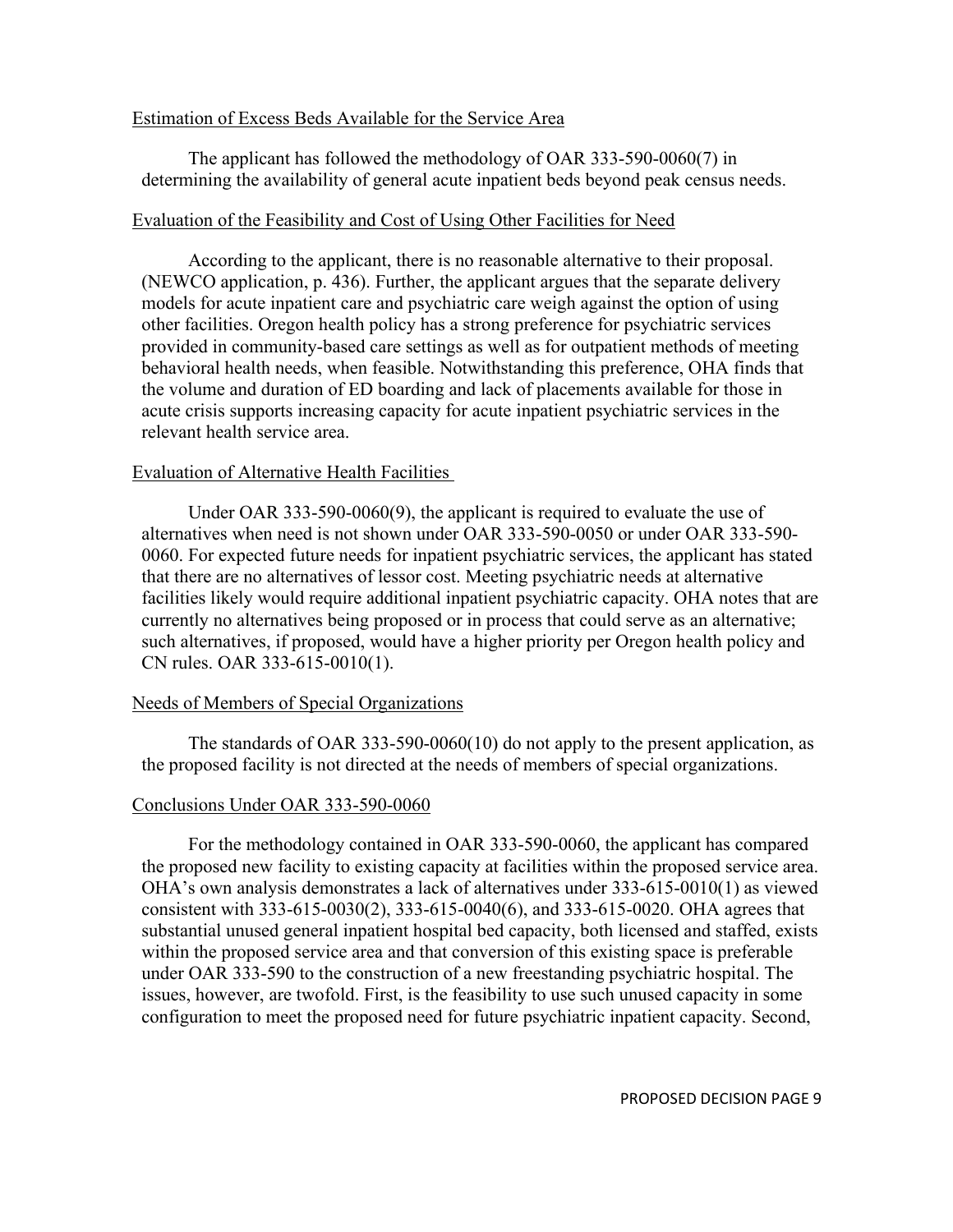there are not currently any proposals from hospitals in the service area that plan to expand their general inpatient capacity to add psychiatric inpatient capacity.

## Psychiatric inpatient need, generally

The applicant has proposed a new, 100 bed inpatient psychiatric facility to serve a psychiatric inpatient bed need for adults, adolescents, and geriatric patients. The applicant has proposed the service areas of Washington and Clackamas counties for adult inpatient psychiatric care and Washington, Clackamas, and Multnomah counties for adolescent and geriatric inpatient psychiatric care. (NEWCO application, p. 59). These proposed service areas are entirely within Health Service Area 1, as directed by OAR 333-615-0020 and OAR 333-615-0030. With regard to the issue of general acute inpatient bed need, the applicant found that there is no general acute inpatient bed need in the relevant service area defined under OAR-333-590, but that their project may move forward due to unusual circumstances of nonavailability as specified under OAR 333-615-0030, and the lack of reasonable alternatives relative to the unusual circumstance as specified under OAR 333- 615-0040.

The psychiatric inpatient bed rules delineate between projects that exceed .40 beds per 1,000 population in the health service area and those that do not. Here, the addition of 60 beds in the health service area would result in a ratio of .20 per 1,000 population. This ratio is based on data obtained from Portland State University's Population Research Center's 2020 preliminary estimates. [4](#page-9-0)

Pursuant to OAR 333-615-0030(4), the addition of general psychiatric inpatient beds resulting in an increase in general inpatient beds that is unjustified by OAR 333-590 is not approvable, except under unusual circumstances with respect to nonavailability of needed psychiatric inpatient services. The applicant is required to show the infeasibility of meeting service area needs by the higher priority methods indicated in OAR 333-615- 0040. Those higher priority methods are first, conversion of existing general licensed capacity to psychiatric usage, and second, the development of new bed psychiatric capacity within existing hospitals. Creation of new, freestanding psychiatric hospitals is allowed if the above two preferred alternatives are not feasible. As it relates to this preference, OHA notes that there are not currently any proposals to convert existing licensed general inpatient capacity to inpatient psychiatric usage, nor are there proposals to develop new psychiatric bed capacity within an existing hospital or hospitals.

In evaluating the relationship of any proposed project to the existing health care system of the service, OHA is required to address possible compromising of quality of care. OAR 333-615-0040(6). Here, OHA notes that Oregonians are facing a critical lack of suitable alternatives for "immediate, short-range control of symptoms and protection of the patient when less intensive or supportive placement will not suffice; or for immediate, short range protection of the community." OAR 333-615-0020(5). This is demonstrated in

<span id="page-9-0"></span><sup>4</sup> https://drive.google.com/file/d/1SaBFYWirIkJaIgRQRDVsvWVDwq925o7j/view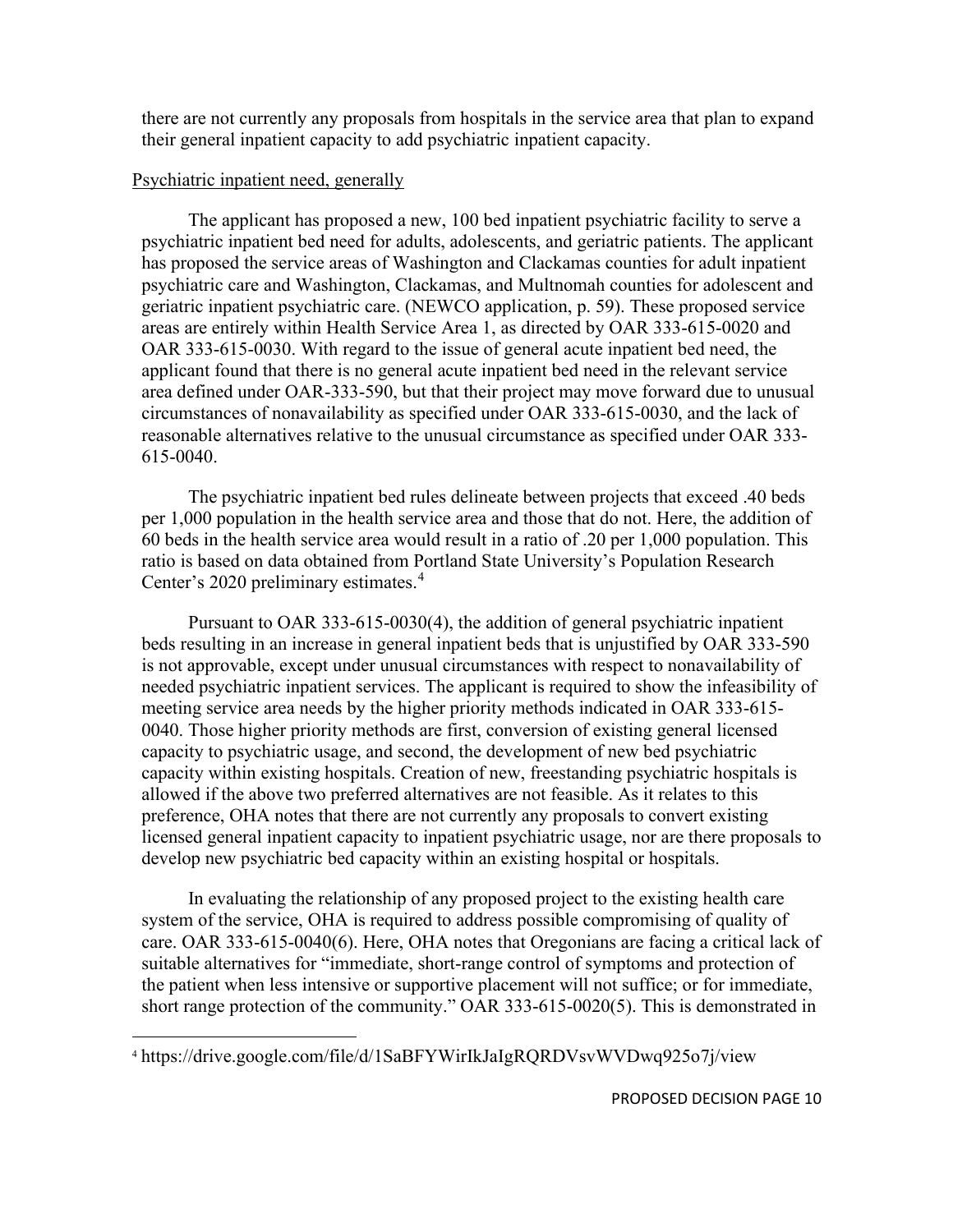the levels of ED boarding and the volume of involuntary civil commitments awaiting placement. Individuals facing a mental health crisis are spending as long as 57 hours awaiting appropriate care.

Psychiatric care is substantially different than general inpatient care and the need of a population for inpatient psychiatric care cannot be easily addressed in a general inpatient setting, including Emergency Department (ED) boarding of psychiatric patients at existing general hospitals. While existing general inpatient beds could be converted to inpatient psychiatric beds, as is preferred in OAR 333-615-0040(1), OHA notes that there are not currently any hospitals proposing to do so. If non-availability of needed psychiatric inpatient services due to unusual circumstances can be demonstrated, then the approval of a proposal is dependent on whether the project meets all required criteria under Chapter 333, Division 615.

In Oregon, emergency department (ED) boarding is a documented issue. This was true at the time of the prior NEWCO CN application and remains true for the current NEWCO CN application. OHA's Health Policy and Analytics Division 2020 data for the Portland metro area counties demonstrates there has been a trend of increased discharges and duration of boarding for individuals with psychiatric conditions. In contrast to prior expectations that unmet need was concentrated among impoverished populations, only half (53%) of ED boarding patients with stays of 24 hours or greater were Medicaid clients or uninsured. In 2020, approximately, in the service area of Clackamas and Washington Counties, 1,026 patients were boarded in an ED for a period of time between zero and 24 hours or more. For patients within this service area, boarded for 24 hours or more, regardless of payer source (approximately 499), the average amount of time boarded in an ED was 56 hours. Further, of the 1,026 patients boarded in the ED, approximately 553 (54 percent) were eventually transferred or admitted to an inpatient facility. This analysis finds that the ongoing presence of ED boarding of psychiatric patients in Oregon meets the "moderate evidence" standard of unusual circumstances of unavailability.

OHA also finds that the ongoing and extensive usage of ED boarding in the Portland metropolitan area meets the standard of moderate evidence, and that an unusual circumstance with regard to unavailability of beds exists. However, evaluation of alternatives to meet such an unusual circumstance requires that a substantial level of evidence is required. OAR 333-615-0040 provides a method by which alternatives to meeting unusual circumstances need to be considered. A freestanding psychiatric hospital should not be considered unless other alternatives are not feasible. OAR 333-615-0040. The scope of the proposed facility should be narrowly tailored to the identified unusual circumstance.

### Determination of Service Area for Psychiatric Beds

The applicant proposed different service areas based on the age of clients as directed for consideration for subspecialty beds under OAR 333-615-0020(2). These areas included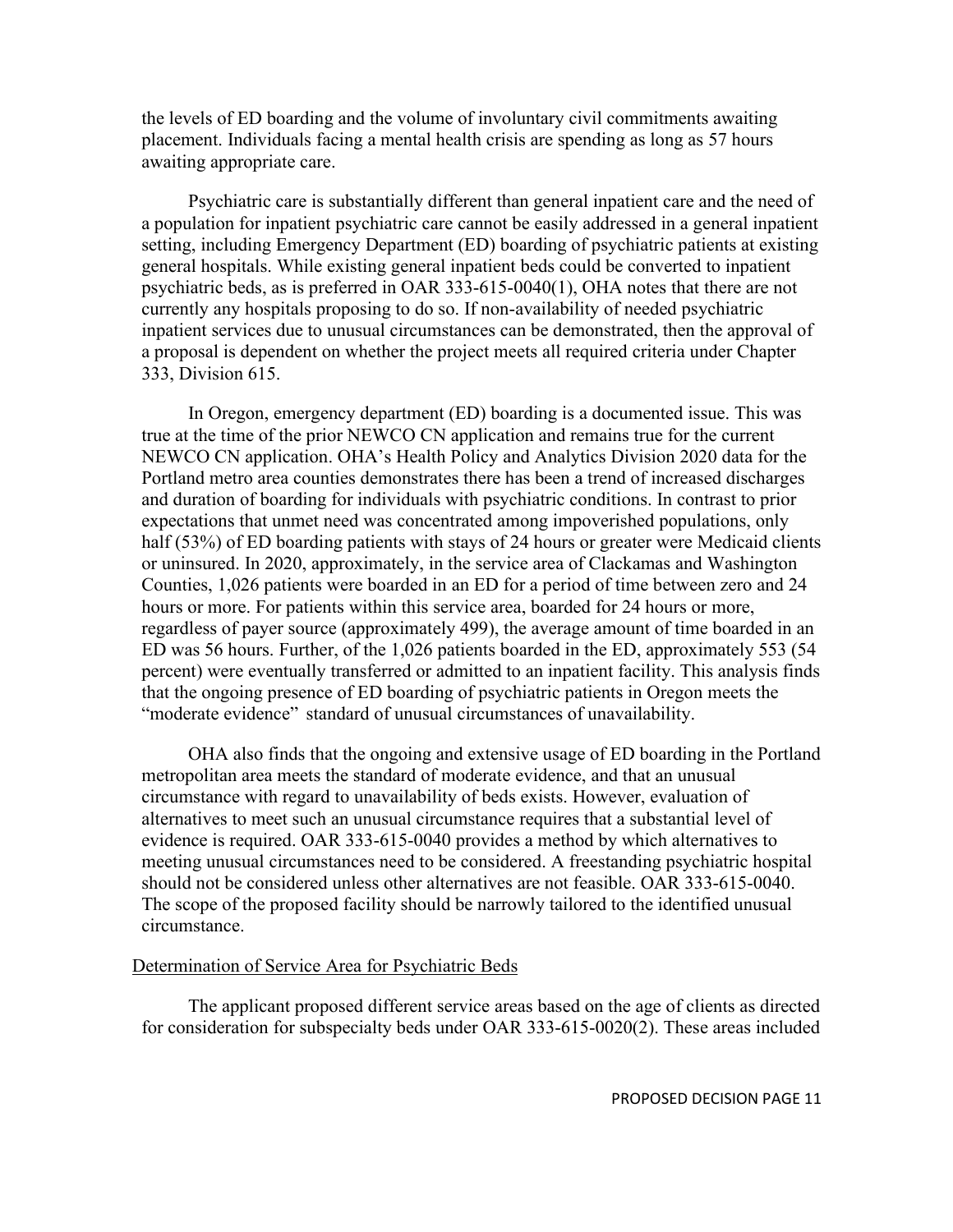Washington and Clackamas Counties for adults under age 65, and Washington, Multnomah and Clackamas Counties for adolescents and individuals over the age of 65.

Psychiatric "subspecialty beds" are distinguished under CN Rules from "general psychiatric beds." OAR 333-615-0020(1) and (2). Subspeciality beds includes adolescent and geriatric beds. OAR 333-615-0010(2)(c) and (d). UHS has proposed that its facility will seek licensing for subspecialty beds for both adolescent and geriatric populations. (NEWCO application, p.6).

### Service Area Analysis for Geriatric and Adolescent Subspecialty Beds

CN program rules emphasize economies of scale rather than geographical distribution when evaluating service area for subspeciality beds. OAR 333-615- 0020(2)(d). Further, OAR 333-615-0020(2) directs applicants to apply several factors in developing the service area for subspecialty beds. First, the applicant should include consideration of "the sizes of the respective populations at risk in Oregon, the current rates of inpatient hospitalization in Oregon for those groups; and the availability, accessibility, quality and levels of utilization of existing inpatient services addressing the needs of those groups in Oregon.'

Applicant addressed the sizes of the respective populations, both in their proposed service area and statewide, at Table 5 (NEWCO application, p. 22), showing an increase in adolescent population (ages 12 to 17) of .43 percent between the years 2007 and 2017. This table also demonstrates an increase in the 65 and older population of 5.74 percent between the same years. The applicant further addressed the forecasted population in Table 6 (NEWCO application, p. 23). This table demonstrates that the adolescent population is expected to increase at .73 percent, per year between 2019 and 2029. Similarly, during this same time period, there is expected to be an increase in the 65 and older population of 3.52 percent per year. These data were obtained by the applicant from Portland State University's Population Research Center and publicly available.

Current rates of inpatient hospitalization in Oregon for Geriatric individuals was considered at Table 20 (NEWCO application, p. 78). This data demonstrates psychiatric patient days in the proposed service area and shows an increase of 5.9 percent in the number of patient days between 2008 and 2017.

Current rates of inpatient hospitalization in Oregon for adolescent individuals was also considered at Table 20 and demonstrates an increase of patient days of .86 percent during this same time period.

Availability, accessibility, quality, and levels of existing inpatient services addressing the needs of adolescents was considered at Table 26 (NEWCO application, p. 84). This table demonstrates the names, service area (county where the hospital is located) and number of inpatient psychiatric beds as of 2019. The table shows a total of 38 adolescent beds in the service area (16 at Providence Willamette Falls and 22 at Unity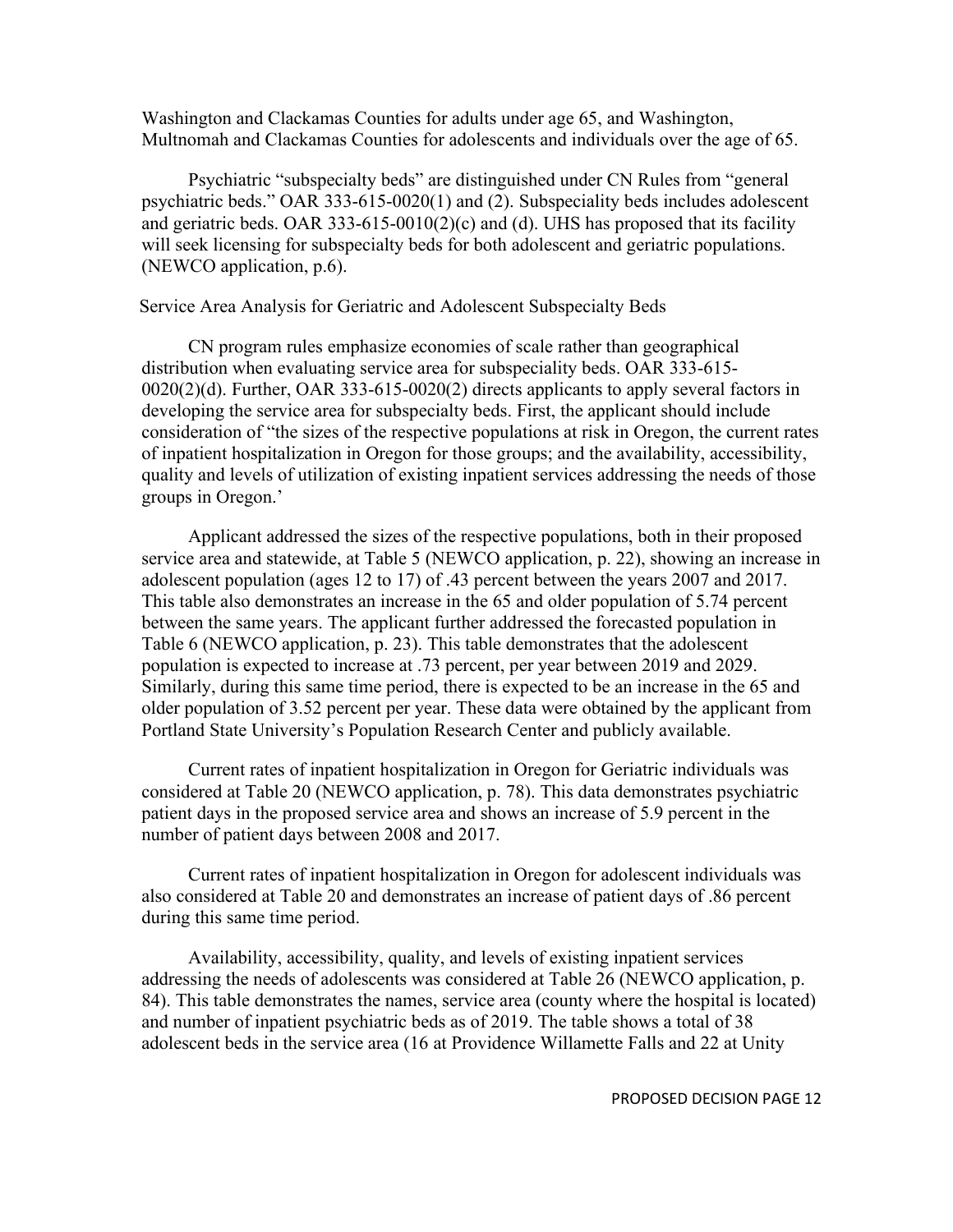Center) and 42 geriatric beds (20 at Providence Milwaukie Hospital and 22 at Tuality Healthcare). The applicant further addresses the average daily census of the adolescent and geriatric populations in tables 28 (NEWCO application, p. 86) and 29 (NEWCO application, p. 87).

The applicant indicated the anticipated percentage and origin of utilization from outside the general psychiatric service pursuant to OAR 333-615-0020(1). For geriatric and adolescent beds, this analysis is found at Table 36 (NEWCO application, p. 93). The data in this table posits an in-migration to the service area of 48.21 percent for adolescent patients and 27.57 percent for geriatric patients.

OHA finds that the applicant have met their burden in establishing a service area for subspecialty beds of Multnomah, Clackamas, and Washington Counties[5](#page-12-0) for both geriatric beds and adolescent beds.

Estimates of Need for Geriatric and Adolescent Subspecialty Beds OAR 333-650-  $0030(1)(d)$ 

For estimating need, the geographic service area for subspecialty beds shall be the whole state. OAR 333-650-0030(4)(c). NEWCO evaluated statewide availability of geriatric and adolescent beds at Table 26 (NEWCO application, p. 84) for both geriatric and adolescent inpatient psychiatric beds.

Review of subspecialty beds are required to take into account historical service area utilization and substantiated projections, rather than according to the population-based criteria for general psychiatric beds in this rule. Historical service utilization was evaluated by applicant at Tables: 28 (NEWCO application, p. 86), 29 (NEWCO application, p. 87), 31 (NEWCO application, p. 89), and 32 (NEWCO application, p. 90). This data demonstrate the average daily census at inpatient psychiatric units within the service area.

Need for subspecialty units requires evaluation "with respect to population-based need; availability of existing capacity in the service area; effect on viability of existing quality providers; and proposed size of the unit in relation to economies of scale". OAR 333-615-0030(4)(c). Applicant applied these criteria and estimates of need at Table 35 for geriatric patients and Table 34 for adolescent patients. (NEWCO application, p. 91).

In evaluating the data, projections, and narration offered by applicant, OHA agrees that there is a need for both geriatric and adolescent beds in Oregon.

<span id="page-12-0"></span><sup>&</sup>lt;sup>5</sup> The CN Program did not utilize the population ratios referenced in OAR 333-615-0020(c) because the proposed methodology is out of date.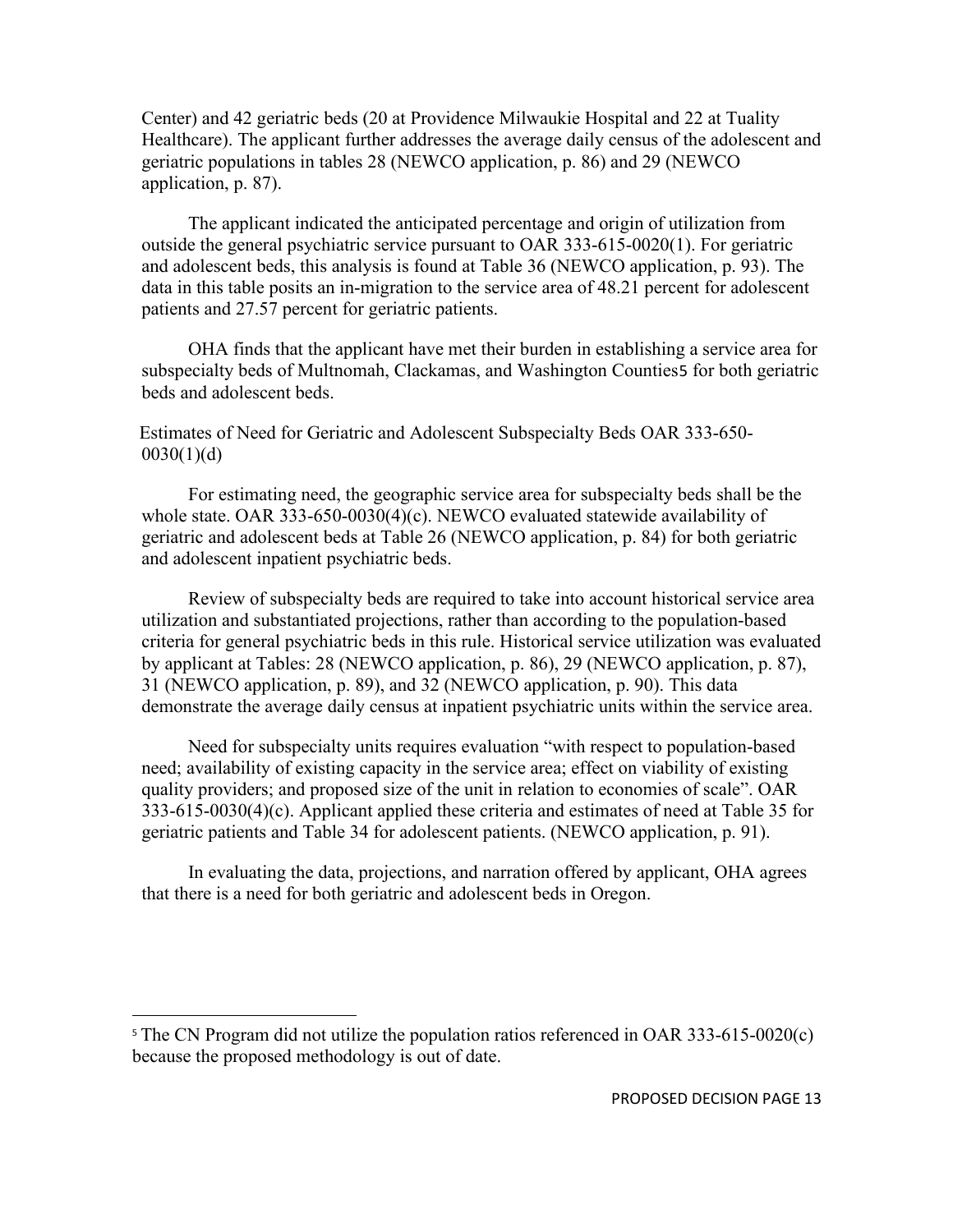Both sets of proposed service areas are consistent with OAR-333-615-0030 and 0020(2) as subsets of HSA1. (NEWCO application, pp. 17 and 18).

### Evaluation of Alternatives

The applicant is required to evaluate the need for beds per 1,000 population in the service area in relation to the availability of alternatives. OAR 333-615-0030(2). The applicant provided information on area inpatient psychiatric service providers (NEWCO application, p. 80). The applicant asserts that the significant volume and duration of emergency department boarding in the service area is an indication that there are no other alternatives. In its analysis, OHA is also unaware of other alternatives, such as conversion of general inpatient beds to psychiatric beds for those in an acute state of mental health crisis. OHA finds that the alternatives outlined in OAR 333-615-0000(1) are inadequate to address the level of ED boarding currently observed in the system. Some individuals will be better served by those alternatives but OHA finds that the acute crisis stabilization offered by inpatient psychiatric beds is needed in the service area.

## Determination of Bed Need

OAR 333-615-0030(3) is not applicable because the proposal is for a new facility, rather than an expansion or conversion of an existing facility.

## Net Addition of Inpatient Beds to the Service Area

OAR 333-615-0030(4)(a) and OAR 333-615-0030(4)(b) state that, except under unusual circumstances of nonavailability, access, and less costly alternatives, additional psychiatric beds will not be approved if the project will increase licensed short-term acute care inpatient capacity without a demonstration of need under OAR-333-590. OHA agrees with the applicant that there is no general acute care bed need in the division 590 service area.

The continued and increasing use of emergency departments to board psychiatric patients supports a finding of unusual circumstances of non-availability. In addition, there are increased, ongoing challenges in finding placements for individuals facing involuntary civil commitments, individuals in OHA custody, and those in diversion. OAR 333-615- 0030(4)(b) directs that meeting the need for identified unusual circumstances should be evaluated by the prioritization identified under OAR 333-615-0040. By this prioritization, preference is given first to conversions of existing acute inpatient capacity to psychiatric usage. Related to this alternative, OHA notes that there are not currently any proposals that intend to convert existing acute inpatient capacity to inpatient psychiatric care. The second preferred alternative is expansion at existing community hospitals. Again, OHA notes that there are not currently any proposals to expand at existing hospitals in order to add additional inpatient psychiatric capacity. The third alternative is the development of new, freestanding hospitals. In this instance OHA finds that there are no proposals to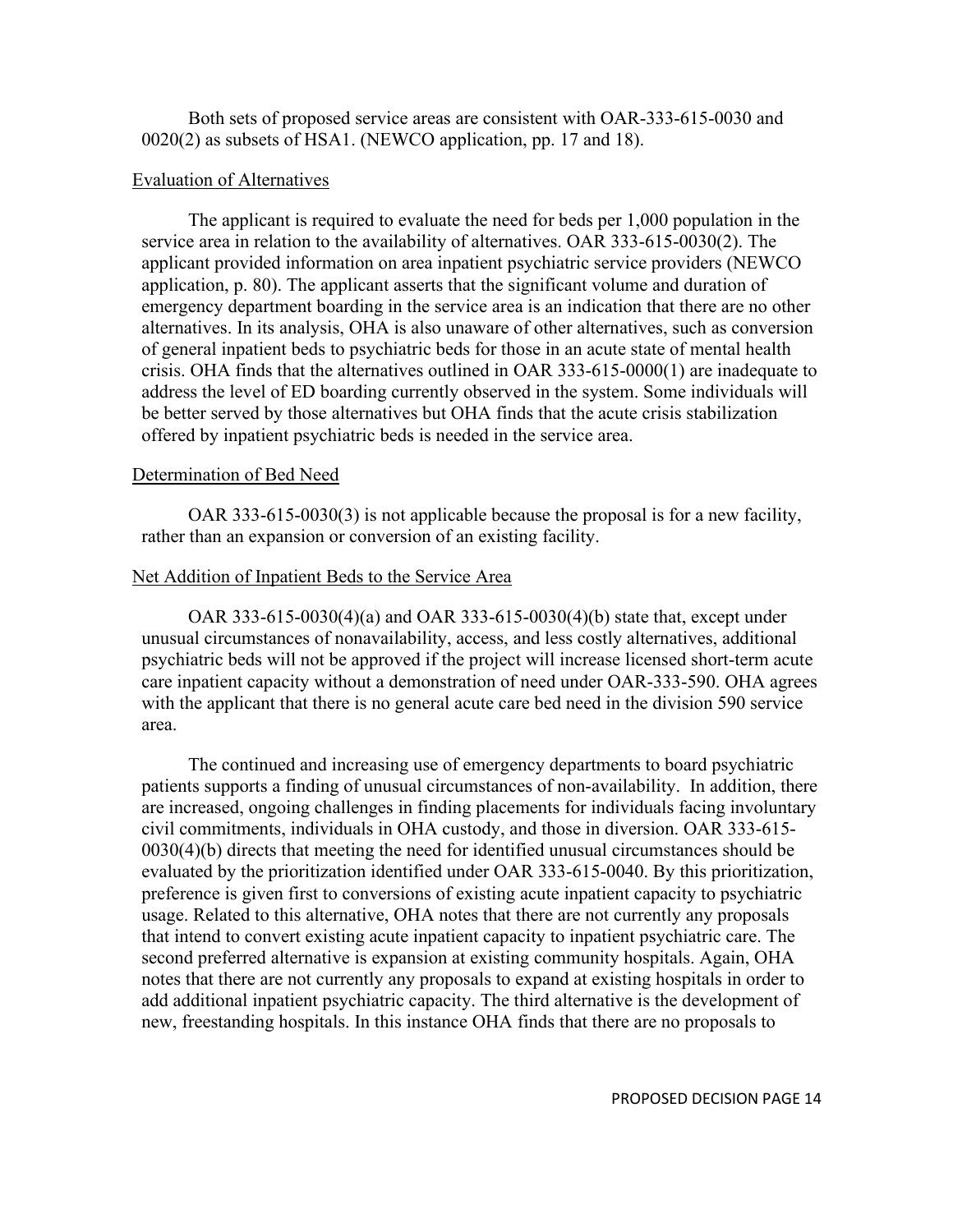address the unusual circumstances of nonavailability with a higher priority than the current proposal.

OAR-333-615-0040(2) also directs the consideration of alternatives. In this instance, OHA finds that there are currently no alternatives with higher preference as defined in OAR 333-615-0010, nor are the alternatives outlined in OAR 333-615-0010(1) appropriate for the acute, short stay stabilization of patients proposed by the applicant.<sup>[6](#page-14-0)</sup> These alternatives include non-hospital, 24-hour residential treatment, hospital or nonhospital day or partial hospitalization programs, outpatient treatment by a qualified mental health professional, and outpatient treatment through a mental health program approved by OHA Behavioral Health. These alternatives are inadequate to address the needs identified by OHA for those in acute crisis in need of immediate, short term stabilization. OAR 333-  $615-0020(f)$ .

### Conclusions for Psychiatric Bed Need

Unusual circumstances are determined in relation to the feasibility of meeting service area needs by the higher priority methods indicated in OAR 333-615-0040. Because the proposal as modified will not exceed .40 beds per 1,000 in the service area OHA applied a "moderate evidence" standard. Additionally, in the evaluation of alternatives, there is a "substantial evidence" standard applied under OAR 333-615-  $0030(2)(a)$ . OHA's analysis finds that the proposed size and scope, as modified, and subject to conditions is warranted to meet inpatient psychiatric bed need within the proposed service area.

> 2. Criterion: If the project involves remodeling or replacement of an existing health facility structure, are there significant functional inefficiencies, obsolescence, or structural problems which the facility has which seriously compromise the effective delivery of health care to patients, and which would be substantially corrected by the proposed project?

This is not applicable because the project is not proposing to remodel or replace an existing facility or structure.

> 3. Criterion: Will the proposed project result in an improvement in patients' reasonable access to services? The applicant will identify any potential problems of accessibility, including traffic patterns, restrictive admission policies, access to care for public-paid patients, and restrictive staff privileges or denial of privileges.

<span id="page-14-0"></span><sup>6</sup> *See* OAR 333-615-0020(f) *"Alternatives as defined in OAR 333-615-0010(1) do not replace necessary inpatient utilization as described in subsections (c), (d), and (e) of this section, but are usually more effective and economical for meeting other needs for mental health treatment and care."*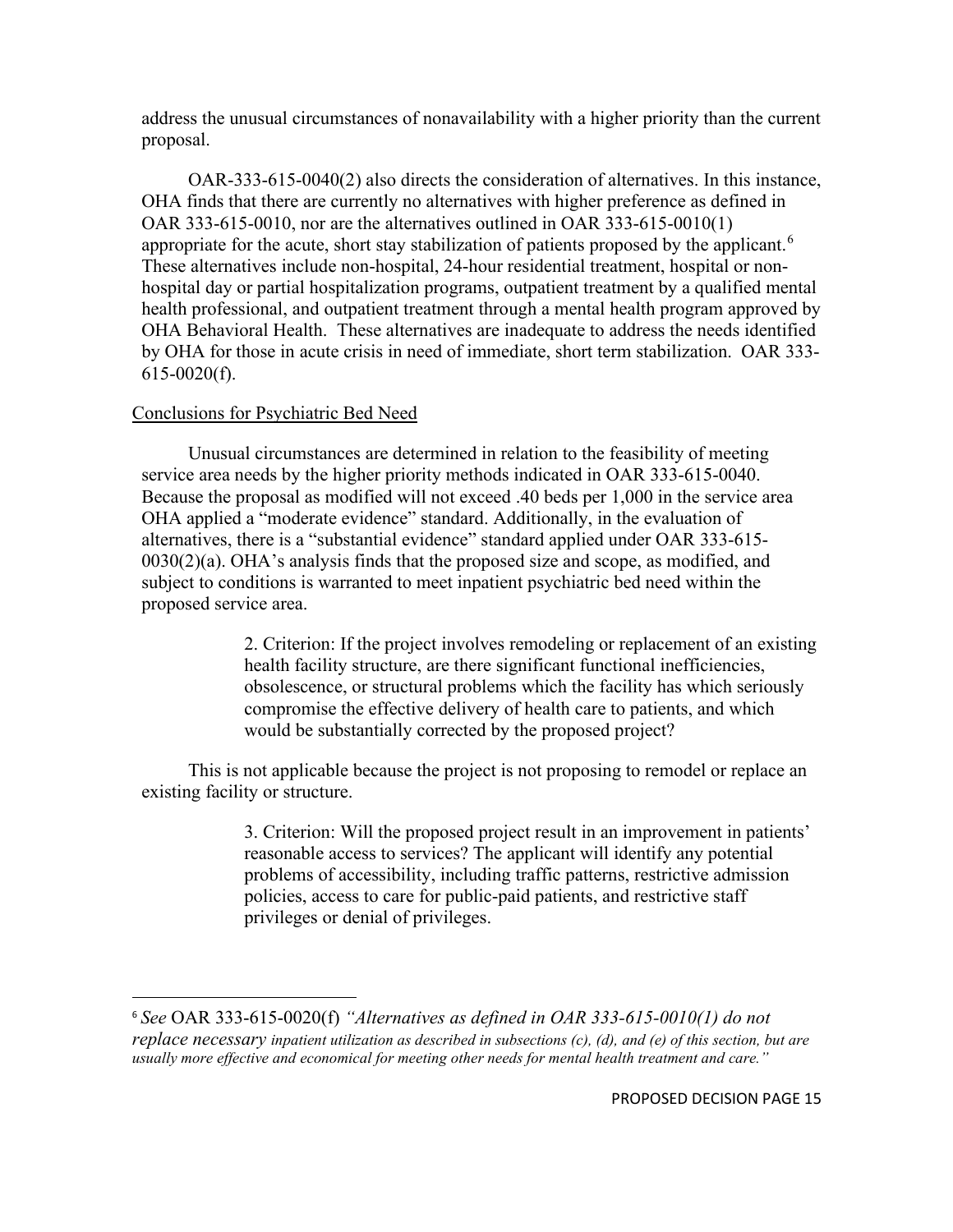#### Traffic Patterns and Accessibility

The applicant states that their proposed site location will provide improved access to their services by allowing avoidance of traffic in the Portland area. This will increase the ability to access the proposed facility of those living in the neighboring cities in and around Clackamas, Multnomah, and Washington Counties. NEWCO application, p. 27.

TriMet Bus 96 serves this location only on weekdays during rush hour. The South Metro Area Regional Transit (SMART) does not provide direct service to this location and neither does the weekday only rush hour WES Commuter rail line. On weekdays only, and not on weekends, the closest stop for both SMART and the WES Commuter rail line is Commerce Circle, approximately a ½ mile walk from the proposed location. Consequently, access to the proposed site is problematic for patients, visitors and staff who are dependent on public transportation especially for those of limited means who cannot afford alternative modes of transportation. Limited availability of public transportation may hinder patients' reasonable access to services. The proposed location is less than ½ mile from an Interstate 5 interchange making it accessible for the I-5 freeway.

The applicant has provided information regarding any restrictive admission policies and/or staff privileges. Applicant's admissions policies states that the proposed facility will accept all patients over the age of 12 in need of inpatient and/or outpatient psychiatric care. The applicant included with their application a copy of the admissions policies for inpatients from their Cedar Hills Hospital facility. The applicant also states that as with Cedar Hills, the proposed facility will also treat involuntary patients. Applicant indicated that they do not have any restrictive staff privilege policies.

OHA was provided additional information about the numbers of patients served and those "deflected" at the applicant's Cedar Hills facility, including the insurance status of these patients. OHA requested additional information regarding referral source or client location, potential payor, age of patient, reason for deflection, and disposition of referral if not admitted to the facility.

Applicant provided OHA with requested data for service from January 2018 to June 2019, broken down by payor source. For this timeframe, the facility had a total of 8,762 requests for service. Of those requests, approximately 62.5 percent were from self-pay patients, 19 percent from commercially insured patients, 16.3 percent were from Medicare/Medicaid/CCO patients, and 2.2 percent were from other government funded. The data from Cedar Hills also demonstrates that the facility admitted 36.5 percent of Medicare/Medicaid/CCO patients and 44.4 percent of commercially insured patients. Additional information was reviewed regarding the applicant's percentage of Medicaid population served. Applicants indicated they have two contracts with Oregon CCOs. Applicant provided data regarding their patient days from their Washington State facilities, where they contract Medicaid Programs. (NEWCO, August 18, 2020 response letter, p. 5).

PROPOSED DECISION PAGE 16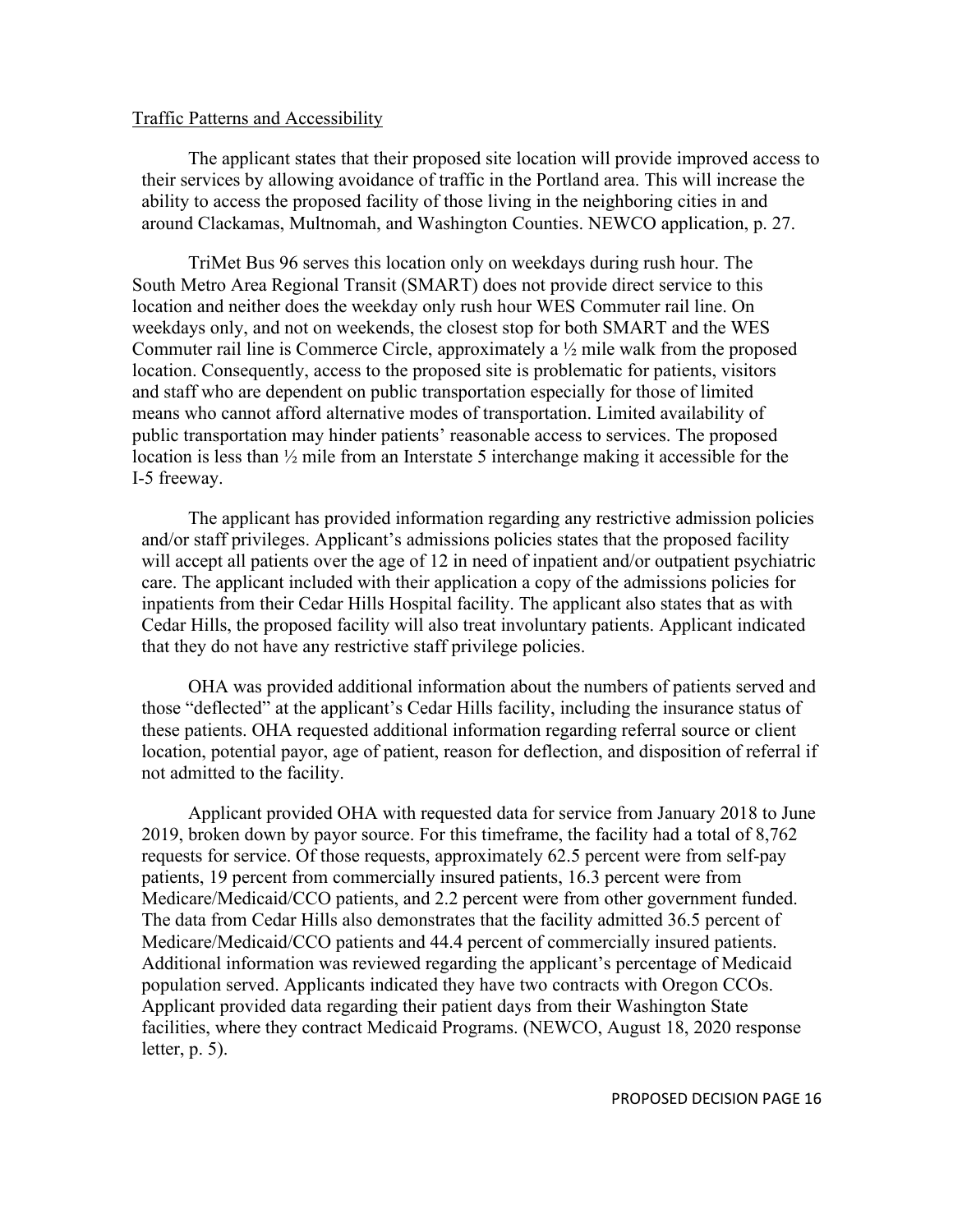In additional questions posed to the applicant, OHA inquired as to the applicant's ability to provide services to a larger percentage of Medicaid beneficiaries. Applicant stated that despite their efforts to do so, they have not been able to formalize a contract with one of the state's CCOs. In contrast, they have been able to enter into a contract with Trillium Healthcare, who also provided a letter of support to OHA.

> 4. Criterion: If the project proposes to serve the needs of members of a health maintenance organization, do these members need the proposed project, considering the special needs and health care utilization rates of this population?

This criterion is not applicable as the applicant is not proposing to serve the needs of the members of a health maintenance organization.

# **III. Availability of Resources and Alternative Uses of Those Resources: OAR 333-580-0050**

1. Criterion: Does the proposed project represent the most effective and least costly alternative, considering all appropriate and adequate ways of meeting the identified need?

# Best price

The applicant states that their parent company UHS, is a large healthcare management company with significant experience developing and operating behavioral health facilities. The applicant provided a list of their existing acute care, behavioral health, and ambulatory care facilities located throughout the United States. NEWCO, Appendix 1. Applicant provided the required CN forms and signed letter from SRG Partnerships, which details the cost of the project. NEWCO application, p. 407. These forms included the total cost, the cost per room, and a breakdown of the costs of several other spaces in the proposed facility. Based on the review of the applicant's information and OHA's Facilities Planning and Safety program review, the cost of the project appears to be consistent with the cost of other comparable health care facilities.

## Best solution among reasonable alternatives

The applicant must demonstrate that proposed solutions to identified needs represent the best solution among reasonable alternatives, including internal and external alternatives.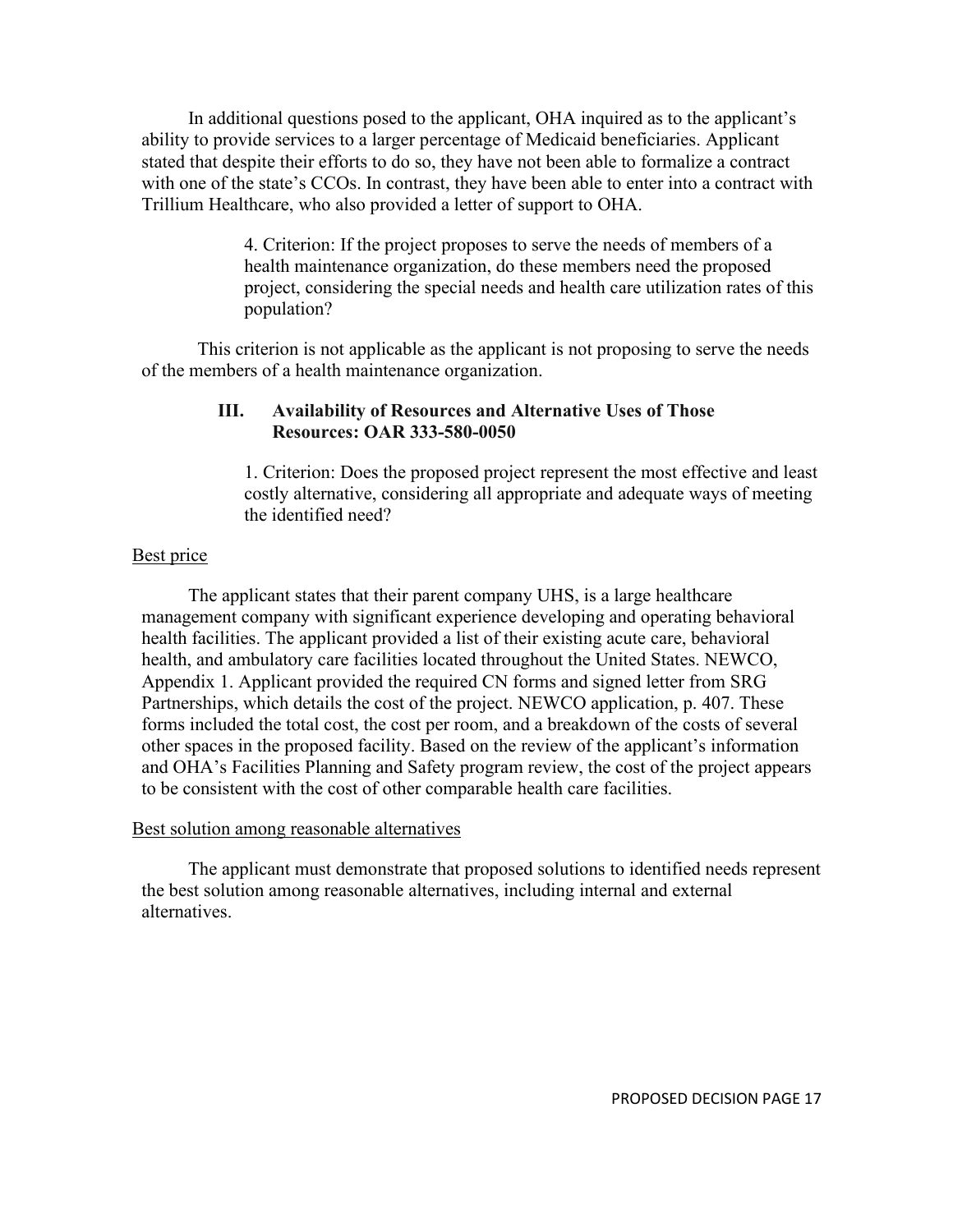# **i. Internal Alternatives**

This portion of the rule requires that the applicant to:

- List the major internal operational adjustments considered which could lower the cost and improve efficiencies of offering the beds, equipment, or service.
- Demonstrate that the alternatives considered represents the best solution for patients and discuss why other alternatives were rejected.
- If the proposal is for an inpatient service, demonstrate that this method of delivery is less costly than done on an outpatient basis; and
- Demonstrate that the selected architectural solution represents the most cost effective and efficient alternative to solving the identified need.

The applicant states that they have considered several alternatives, both internal and external. Consideration of both is required. Internal alternatives included an expansion of existing facilities and/or care redesign to redirect care to other, non-inpatient modalities. (NEWCO application, p. 28).

In the case of expansion of existing facilities, the applicant states and OHA confirms, that they have expanded the bed count of their existing facility, Cedar Hills Hospital from 3[7](#page-17-0) beds to 98 beds. (NEWCO application, p. 29).<sup>7</sup>

The applicant states that further expansion at this facility is not possible as they have "achieved full occupancy of the building envelope" and additional space would require a new building to be constructed. (NEWCO application, p. 29). Further, the applicant states that the cost of expansion at the Cedar Hills site would be roughly the same as the cost to construct the proposed facility, but there is not available property at the Cedar Hills location. (NEWCO application, p. 29). Finally, the applicant states that the proposed location will have access benefits due to its location along the Interstate 5 corridor. (NEWCO application, p. 29).

The second internal alternative that was considered by the applicant was care redesign and/or increased outpatient services. Applicant posits that, "theoretically, if all needed psychiatric care could be delivered on an outpatient basis, they would expect to see providers moving in that direction." Additionally, the applicant states that there is some psychiatric care that must be delivered in an inpatient environment and there are some patients who are sufficiently in crisis to warrant inpatient care under Notification of Mental Illness (NMI) rules. (NEWCO application, p. 30). Finally, the applicant states that care redesign and shifting care to outpatient settings is an important step, but that those resources must be balanced with inpatient resources. (NEWCO application, p. 30). State

<span id="page-17-0"></span><sup>7</sup> ASPEN Central Office Database. Accessed June 10, 2021.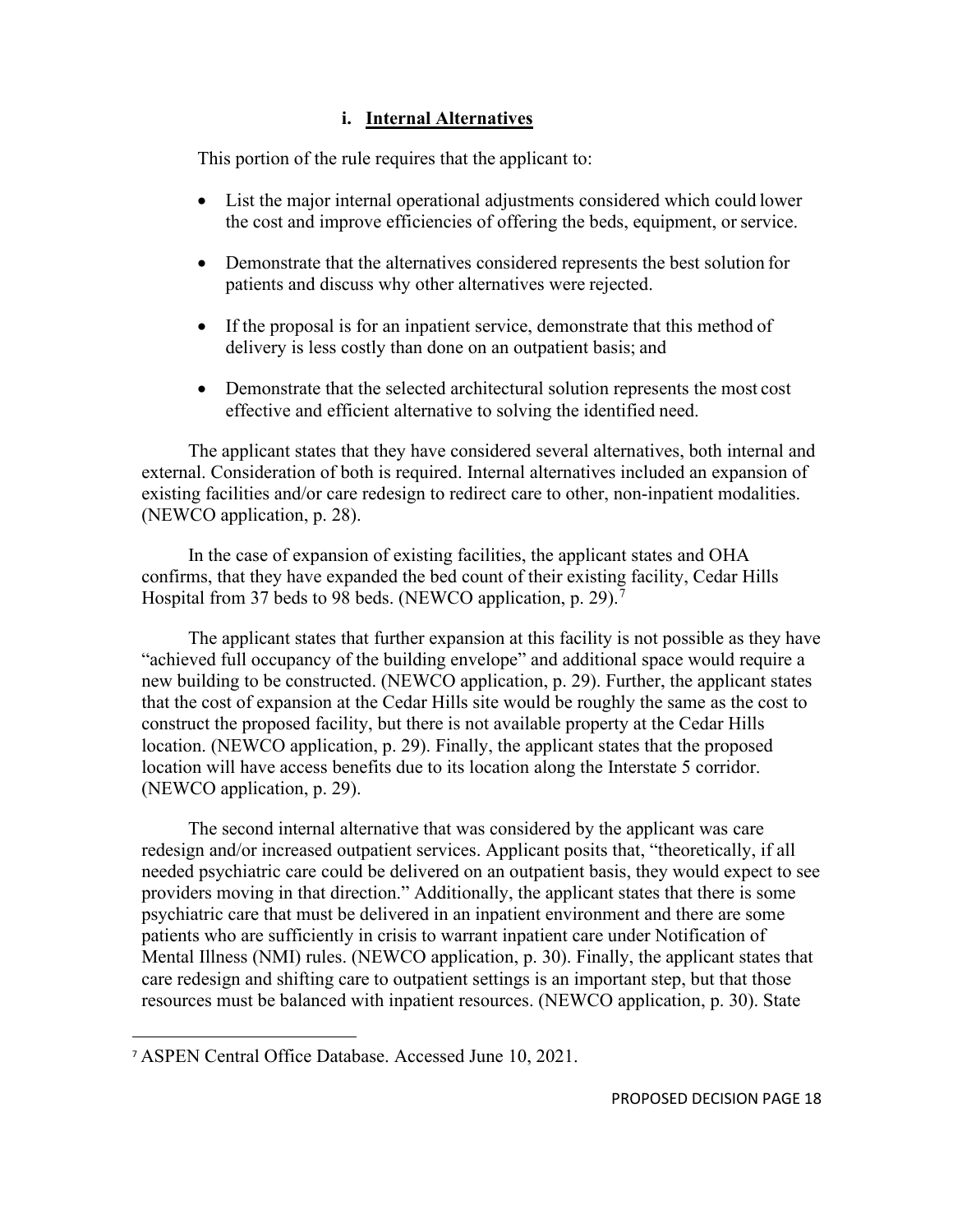policy defined in Oregon Revised Statutes gives preference to previously mentioned alternatives, above the development of a new, freestanding inpatient psychiatric hospital. OHA has narrowly tailored its approval to address the documented need for acute, hospital level care to improve access to appropriate and timely crisis stabilization.

# **ii. External Alternatives**

If the proposed beds, equipment, or services are currently being offered in the service area, this portion of the rule requires that the applicant demonstrate:

- Why the approval of the application will not constitute unnecessary duplication of the services.
- Why the proposal is an efficient solution to identified needs.
- Why the proposal represents the most effective method of providing the proposal.
- The applicant can provide this proposal at the same or lower cost than is currently available.

If these factors cannot be demonstrated, the applicant must show that without the proposal, the health of the service area population would be seriously compromised.

Applicant refers to the psychiatric bed need model and a description of unusual circumstances that the applicant summarized and presented. (NEWCO application, p. 27). The applicant notes that their Cedar Hills Hospital location operates near or at maximum capacity, which leads to the facility "deflecting" an average of 337 patients per month. (NEWCO application, p. 31). Due to this factor, the applicant states that their proposal will not lead to unnecessary duplication, rather, it will add needed inpatient psychiatric beds. (NEWCO application, p. 31). OHA rules specify that the experiences at Cedar Hills Hospital should not be used as representative of population-based need. Corroborating this shortage, Steve Allen, Behavioral Health Director at OHA stated "a wide range of stakeholders within the greater Portland region and its hospitals consistently report significant pressures on existing regional capacity, including acute inpatient beds along with community supports and services."<sup>[8](#page-18-0)</sup>

To further highlight the lack of regional capacity the applicant refers to the 2016 Emergency Department (ED) Boarding Report, completed in a partnership between OHA and Oregon State University's College of Public Health Human Services. This report contained three broad-based findings.<sup>[9](#page-18-1)</sup> First, Oregon's incidence of emergency department

9

<span id="page-18-0"></span><sup>8</sup> December 2, 2020 memo to the Certificate of Need program.

<span id="page-18-1"></span>https://www.oahhs.org/assets/documents/files/publications/0%20OHA%20Psychiatric%20 ED%20Boarding%20Report%20Brief%20Final.pdf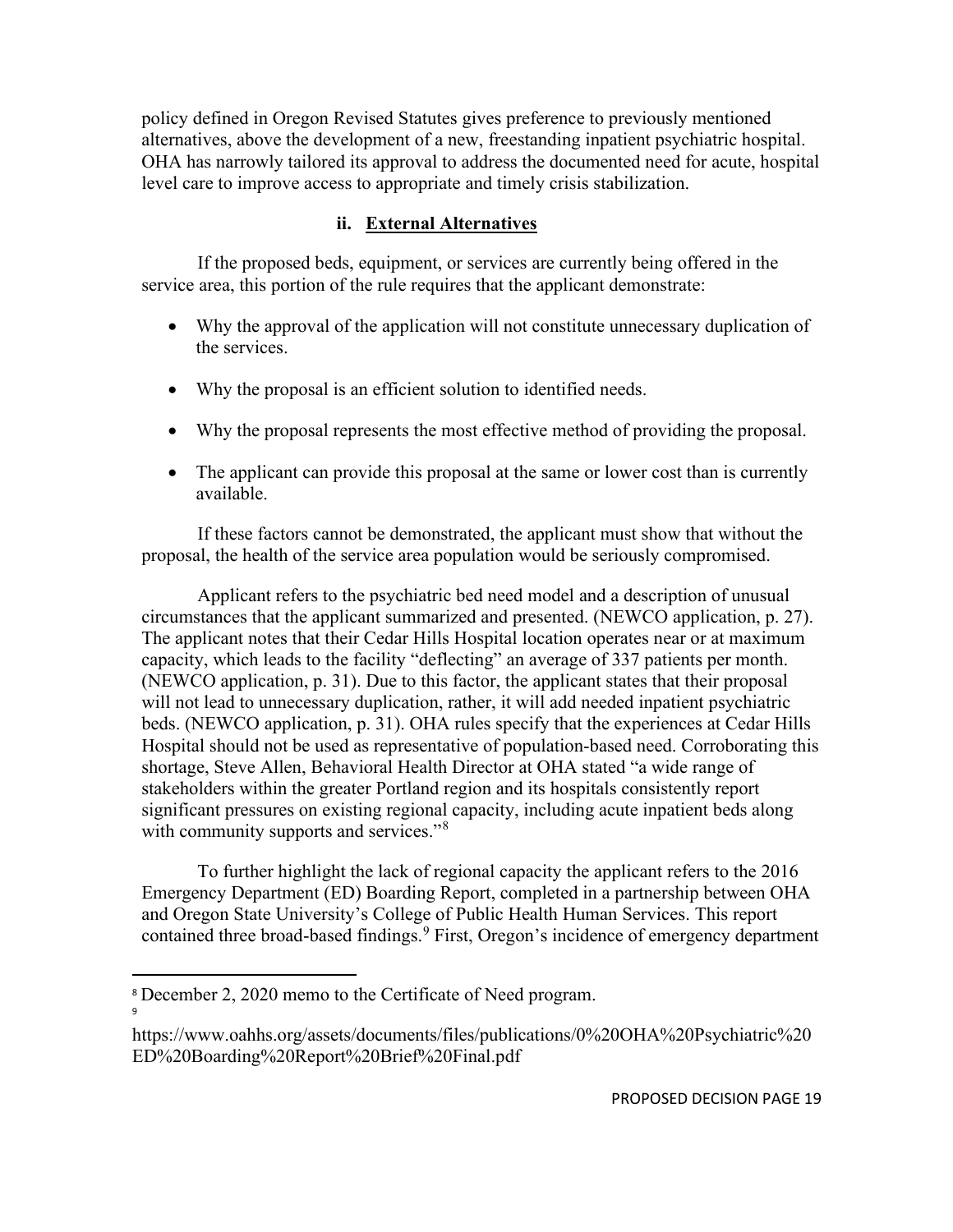boarding (ED boarding) are similar to other states across the nation. Second, individuals with severe psychiatric disorders that visited an ED were boarded at a higher rate than individuals that visited for non-severe psychiatric disorders. Finally, the report found that additional research is needed in order to identify the treatment and service patterns for individuals who experience ED boarding. As noted previously in this proposed decision, ED boarding continues to be an issue throughout Oregon, and specifically in the Portland metro area.

# **iii. Less Costly Alternatives of Adequate Quality**

The applicant states that "alternative services" along the psychiatric care continuum, such as emergency services, residential treatment facilities, outpatient services, or medication assistance programs provide complimentary services. Applicant states that the alternatives do not currently exist in adequate numbers and that situation has contributed to the "mental health crisis and growth of ED boarding." (NEWCO application, p. 34).

In addition to the previously discussed pressures placed on regional capacity, "factors contributing to the length of stay are complicated (and increasing) in both EDs and general acute inpatient beds in the region because timely step down into community care is not possible due to a lack of appropriate community care resources."[10](#page-19-0) This results in an inability to discharge patients and therefore, admit new patients in need of acute stabilization.

There is currently a statewide shortage of both inpatient beds and outpatient services. This shortage and lack of resources has contributed to the issue of ED boarding. These data were cited in the bed need analysis section of this recommendation. The addition of acute inpatient psychiatric beds has the potential to reduce the number of individuals waiting in EDs and increase the likelihood that they will receive appropriate stabilization or treatment.

> iv. If there are competing applications for the proposal, each applicant must demonstrate why their application is the best solution, and why a certificate of need should be granted to them.

Not applicable because there are no competing applications.

2. Criterion: Will sufficient qualified personnel, adequate land, and adequate financing be available to develop and support the proposed project?

<span id="page-19-0"></span><sup>&</sup>lt;sup>10</sup> Allen, Steven. December 2, 2020 memo to the Certificate of Need program,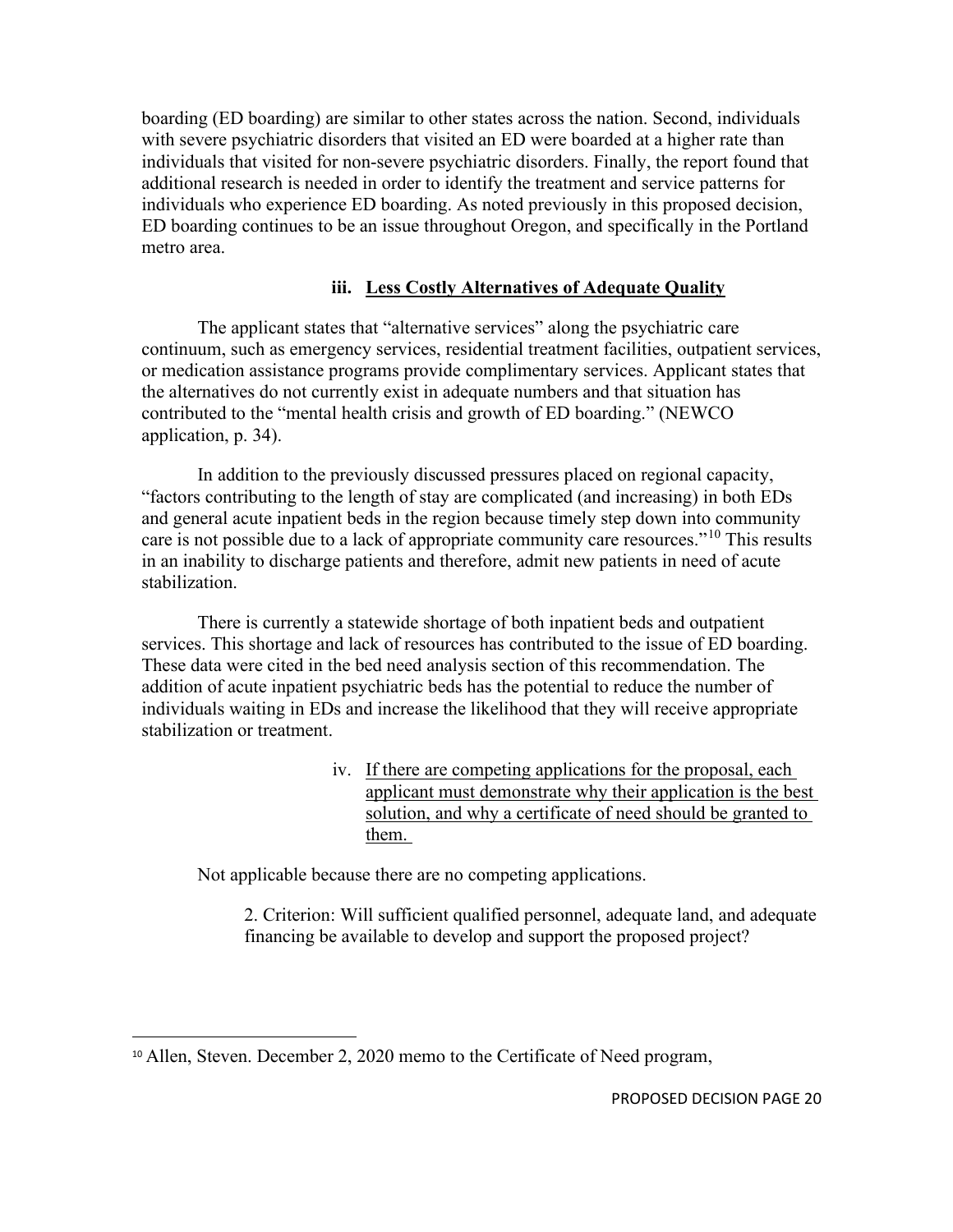This section of the rule requires the applicant to demonstrate that there are or will

- Sufficient physicians and sufficient nurses in the area to support the proposal.
- Sufficient technicians available to support the proposal.

be:

- Adequate land available to develop the proposal and accommodate for further expansion.
- Source(s) and availability of funds for the project.

Applicant states that they intend to leverage the relationships they have established with their Cedar Hills Hospital facility in order to assist with the staffing at their proposed location. (NEWCO application, pg. 35). Additionally, the applicant states that because the two facilities would be located 13 miles from each other, there will be opportunities to jointly recruit, train, and educate their staff. However, Cedar Hills Hospital currently has 28 vacancies, nine of which are categorized under "nursing" and two under "physicians".<sup>[11](#page-20-0)</sup>

In terms of medical staff, the applicant states that they will use the same methodology as will be employed to recruit other staff members. Physicians will either be contracted or direct employees of the proposed hospital, depending on staff preference.

According to a 2019 report on the recruitment and retention of behavioral health staff, there is a national and significant shortage of psychiatrists, psychologists, social workers, school counselors, and marriage and family therapists.<sup>[12](#page-20-1)</sup> The report found that "comprehensive workforce retention and recruitment strategies are necessary to increase access to high-quality behavioral health providers across the state and address challenges of insufficiency." (Scheyer, *et al*, p. 6).

The staffing shortage was acknowledged by UHS Chief Financial Officer, Steve Filton, in an interview from Behavioral Health Business. Mr. Filton stated that the "shortage of clinical and, in some cases, non-clinical personnel are probably the single biggest obstacle and headwind to getting back to pre-pandemic volumes [on the behavioral health side].  $13$ 

<span id="page-20-0"></span><sup>&</sup>lt;sup>11</sup> [https://jobs.uhsinc.com/cedar-hills-hospital/jobs?page=1.](https://jobs.uhsinc.com/cedar-hills-hospital/jobs?page=1) Accessed October 11, 2021.

<span id="page-20-1"></span><sup>12</sup> Scheyer K, Gilchrist E, Muther J, Hemeida S, Wong SL. Recruitment and Retention Recommendations for Oregon's Behavioral Health Workforce. Farley Health Policy Center, April 2019.

<span id="page-20-2"></span><sup>13</sup> https://bhbusiness.com/2021/04/27/uhs-cfo-staffing-shortages-the-single-biggest- /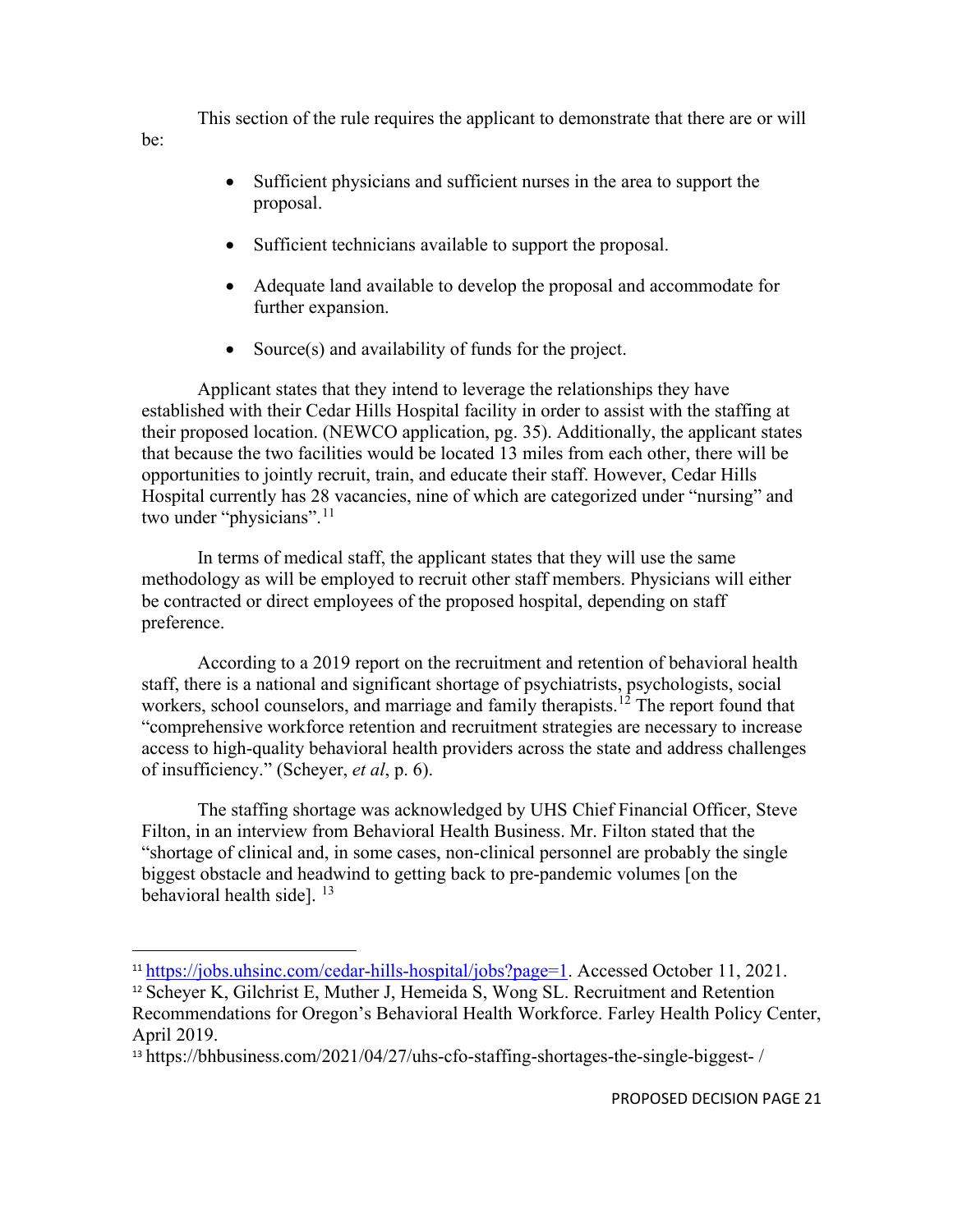Additionally, in a January 14, 2020 article from Behavioral Health Business, Mr. Filton stated that "while patients are still being presented to our hospitals for admission, we simply don't have sufficient clinical staff to treat them."<sup>[14](#page-21-0)</sup>

In an April 15, 2021 letter to OHA from the Washington County's Department of Health and Human Services Behavioral Health Program, Division Manager Nicholas Ocon pointed out that "adding the hospital will create additional strain on the workforce of behavioral health providers."

OHA seeks to limit the impact of short-term COVID related labor shortages on the quality of care across the state and has reduced the number of beds approved in the proposed decision to 60 in part to reflect the near-term labor forecast and to ameliorate these impacts. Moreover, these individuals need to be served at some point in the system and OHA finds that shifting the staffing where the individual will get appropriate mental health care aligns with OHA goals.

In relation to adequate land being available to develop the proposal and accommodate future expansion, OARs require the capability for further expansion of either the building or parking for the proposed hospital. Theoretically, UHS could expand either the building size, the parking capacity, or both. However, both would be economically and operationally costly. For example, the parking garage could be constructed in the western area of the campus and building expansion could occur in areas currently designated on the plans as parking.

The applicant states that the only available means to expand the facility is to shift parking to a new vertical structure and expand where parking was removed. Physically, there is the ability to expand as needed.

> 3. Criterion: Will the proposed project have an appropriate relationship to its service area, including limiting any unnecessary duplication of services and negative impacts on other providers?

The applicant must identify the extent to which the proposal and its alternatives are currently being offered to the identified service area population, or, in the case of general inpatient beds, could be offered in the basis of an analysis under division 590.

The applicant has provided information regarding the provision of similar services to the service area population. (NEWCO application, p. 37). Citing data from 2014 and 2017 National Mental Health Services Survey, the applicant notes decreases of 24-hour hospital inpatient services, 24-hour residential services, partial hospitalization and/or day treatment services, and outpatient services. (NEWCO application, p. 37).

<span id="page-21-0"></span><sup>&</sup>lt;sup>14</sup> https://bhbusiness.com/2020/01/14/uhs-ramps-up-behavioral-health-jv-activity-butstruggles-with-workforce-shortages/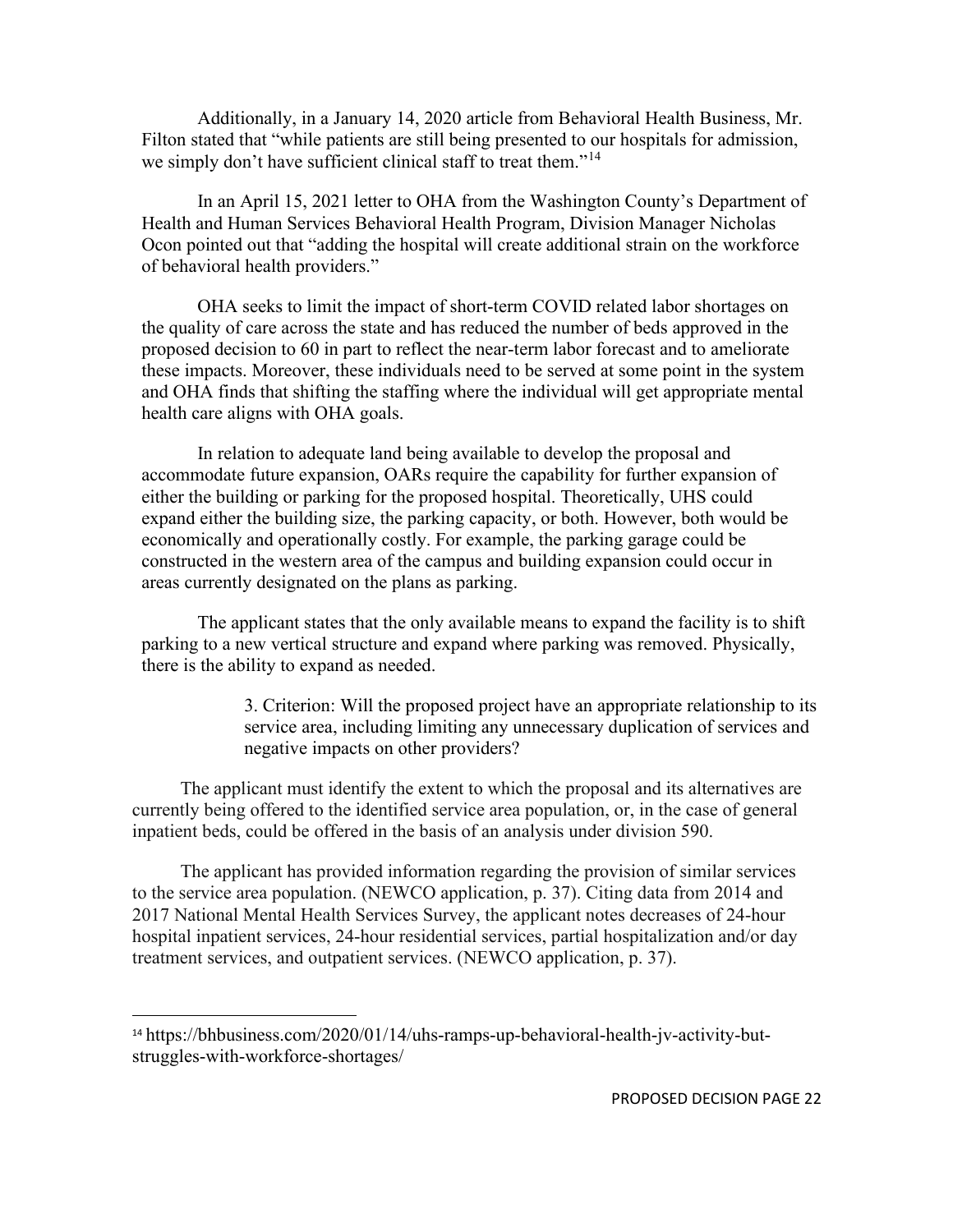The applicant observes that other than its existing Cedar Hills facility and the Unity Center, there no other dedicated psychiatric facilities similar to their proposal in the service area. (NEWCO application, p. 38).

The applicant will discuss to the best of his or her knowledge, any negative impact the proposal will have on those presently offering or reimbursing for similar or alternative services. Areas to be discussed are utilization, quality of care, and cost of care.

The applicant states that their proposed facility will not be an unnecessary duplication but will instead provide needed resources based on their assertion of unusual circumstances.

To the point of utilization and cost of care, the applicant provided Table 10 (NEWCO application, p. 39) showing payors and the percent of patient days of each payor. The table shows that 37.6 percent of patient days come from Tricare/VA, 33.8 percent from Medicare and Managed Medicare, 19 percent from commercial insurance or HMO, and 8.7 percent from Medicaid and Managed Medicaid.

OHA finds the percent of Medicaid and Managed Medicaid low, given the level of demand. In their response to OHA's letter dated January 28, 2020, the applicant provided breakdowns of inpatient psychiatric admits and deflections of persons aged 18 and older from January 2018 to June 2019. These were provided both by service provider and by payor source. These data showed that Cedar Hills admitted a total of 3,967 patients between the dates indicated above. Of these admissions, 40 percent were Medicare, 16.5 percent were Medicaid/CCO, 37 percent were commercially insured, and four percent were other government or special payor. While the percent of Medicaid/CCO patients served is still low, OHA notes a slight improvement. Another question posed by OHA in the January 2020 follow up letter addressed the ability of the proposed facility to provide care to all patients, regardless of payor source. The applicant stated that while they have been successful at obtaining a contract with Trillium and Yamhill Valley Coordinated Care Organization, they have not been successful at contracting with Health Share. (NEWCO response letter, p. 16).

The applicant must demonstrate that jointly operated or shared services between the applicant and other providers have been considered and the extent to which they are feasible or not.

The applicant states that collaboration and sharing resources will occur between the proposed facility and the other Cedar Hills facility operated by UHS. (NEWCO application, p. 39). The applicant also provided a list of organizations within the proposed service area with whom they collaborate. (NEWCO application, p. 36). These include participation in Women Veterans Mental Health advocacy, Lines for Life partnership, partnership with Western Psychological and Counseling, where UHS shares a joint location at the Cedar Hills Outpatient Service site, Central City Concern, and Northwest Catholic Counseling Center. Additionally, the applicant stated that they met with several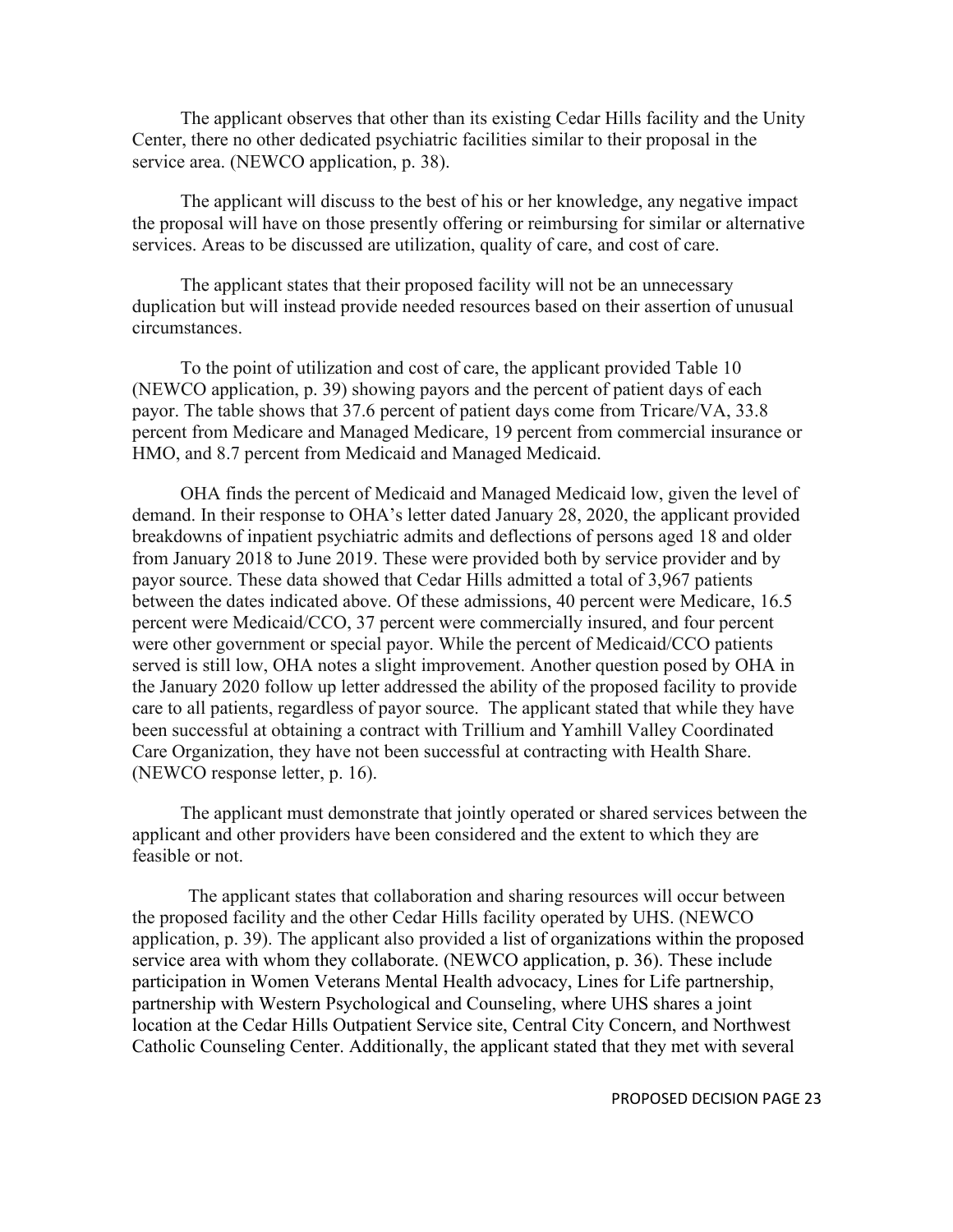of the Coordinated Care Organizations in the state, including Care Oregon/Healthcare/Columbia Pacific CCO, and asked for a contract as they continue to provide care to their members. The applicant stated they met with existing contract provider, Yamhill County and Yamhill Valley CCO where they informed CCO leadership of the plans to expand their services. Finally, the applicant states they met with Trillium CCO, who have also provided OHA with a letter of support for the proposal.

OHA requested additional information regarding the applicant's statements regarding meeting with other health care organization in the service area. (NEWCO application, p. 39). UHS executives met with the healthcare organizations Providence Health and Services Oregon, Kaiser Permanente, and Health Share.

In January 2020, OHA asked additional questions about the organizations the applicant met with, including whether or not there were tentative agreements with those organizations. In their April 15, 2020 response, the applicant states that they met with Unity Center for Behavioral health to discuss their current relationship and patient transfers. The applicant stated that their Assessment Center is in daily communication with the Unity Center discharge planners and Psychiatric Emergency Service team reviewing and accepting requested transfers from the Unity Center to Cedar Hills Hospital.

The applicant must demonstrate that all necessary support services and ancillary services for the proposal are available at acceptable levels to ensure that patients will have the necessary continuity in their health care.

The applicant states that they have established relationships with other health care providers in the service area, including hospitals, non-acute care providers, ambulance services, and other ancillary services. (NEWCO applicant, p. 39).

> 4. Criterion: Does the proposed project conform to relevant state physical plant standards, and will it represent any improvement in regard to conformity to such standard, compared to similar services in the area?

This project will be reviewed under current 2018 Facilities Guidelines Institute's (FGI) Hospital Guidelines. In their application, UHS uses the nomenclature of "adolescent" and "older adult". FGI uses the nomenclature of "Child Psychiatric" and "Alzheimer's and Other Dementia Patient Care Unit" and does not offer other categories that are more applicable. Children and dementia patients will not be admitted to this facility. However, in terms of applying the applicable rules relevant to the review, "adolescent" will be review under the child rules and "older adult" will be reviewed under the dementia rules. The applicant states that they have also met with local planning and regulatory agencies and elected officials, including the former Wilsonville mayor, the City Council, and the Wilsonville Planning Commission.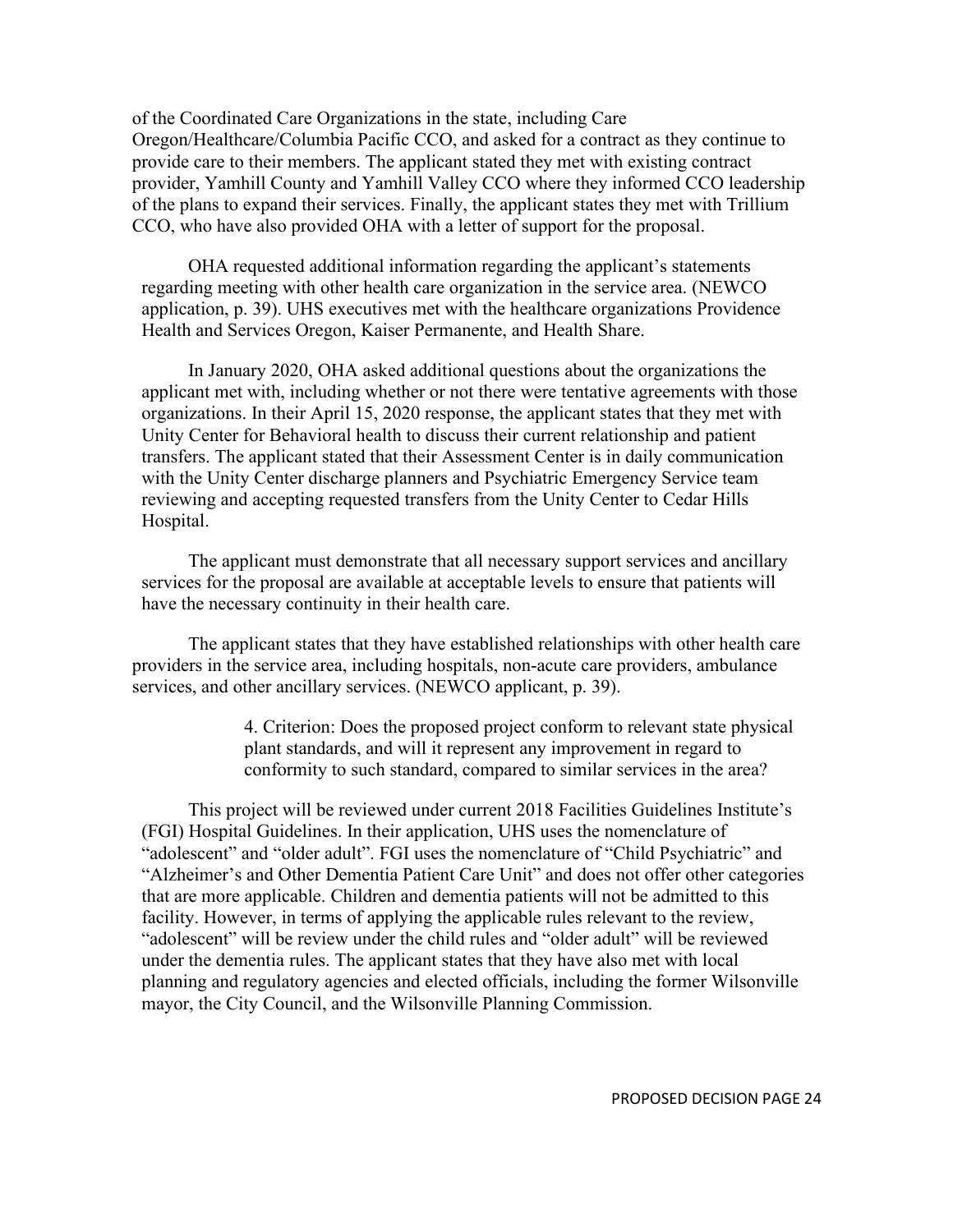OHA received a letter of support from former Wilsonville Mayor Tim Knapp. In his letter, Mr. Knapp notes the "dire need of more capacity to improve mental-health services to our citizens." Letter dated July 29, 2019.

For the architectural analysis, an initial generalized review for deficiencies or areas of concern are summarized below:

- Oregon has amended 2.5-2.3.2.1 (Child Psychiatric Care Unit Patient Bedroom Capacity) to require a waiver submittal to OHA to demonstrate the need for double occupancy. The adolescent unit may only serve single occupancy (8 beds total) unless a waiver is submitted and approved during the plan review process with Facilities Planning & Safety.
- Sterile Processing facilities are required per 2.5-5.1 and 2.1-5.1.1. Linen Services are required per 2.5-5.2 and 2.1-5.2.1.1 and these cannot be in same space as Patient Laundry.
- Receiving areas must be segregated from waste staging per 2.1-5.3.2.2  $(1)(b)$ .

In order to be licensed in Oregon, UHS will be required to comply with all physical environment standards and OHA bases its assessment at the CN approval level accordingly and finds that this criterion is met pending licensure. OAR 333-615-0050.

# **IV. Economic Evaluation: OAR 333-580-0060**

In this portion of the analysis, the specific rule requirement will be set out and the analysis will follow.

> 1. Criterion: Is the financial status of the applicant adequate to support the proposed project and will it continue to be adequate following the implementation of the project? $15$

Any financial forecasts which deviate significantly from the financial statements of the five-year historical period presented in the application must be fully explained and justified. OAR 333-580-0060(1)(a).

Not applicable because there were no significant deviations

An applicant must describe how it will cover expenses incurred by the proposal in the event the proposal fails to meet budgeted revenues in any forecasted year. OAR 333-580-  $0060(1)(b)$ .

PROPOSED DECISION PAGE 25

<span id="page-24-0"></span><sup>15</sup> OAR 333-580-0060(1).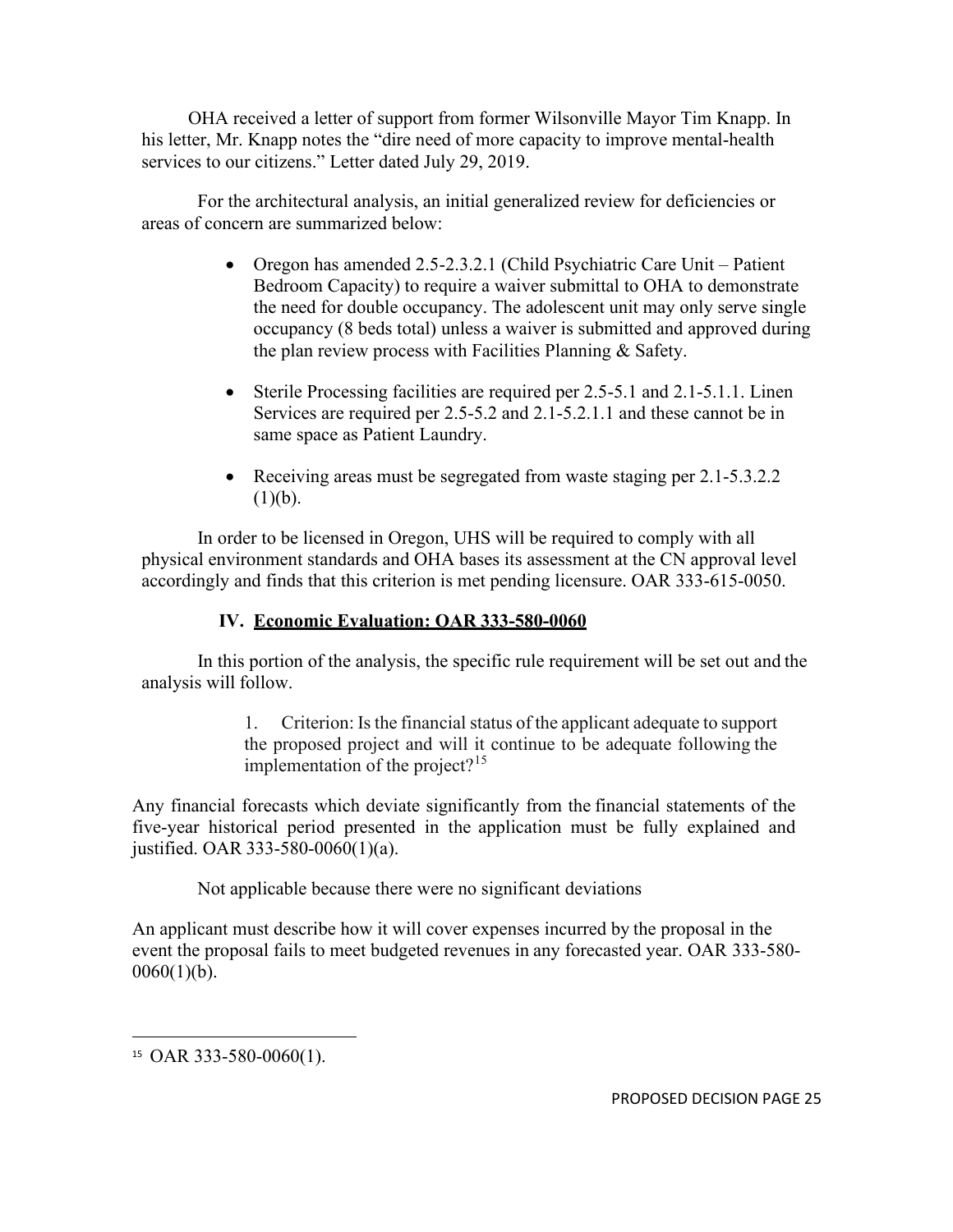The applicant has provided a letter from their Chief Financial Officer committing funds to the project. Per UHS 10Q report, as of March 31, 2021, the Company had \$765 million in cash and \$1.7 billion in net accounts receivable.

Applicants must discuss the results of ratio analysis required by Form CN-9 and OAR 333-580-0100(4), explaining strengths and weaknesses. The discussion should refer to each ratio as detailed in Table 1 of OAR 333-580-0100(4). Specifically, applicants must describe their debt capability in terms of the required ratio analysis. OAR 333-580-  $0060(1)(c)(A)$ .

The debt listed for the UHS consolidated company is typical for the industry. In a review of the company's most recent financial statements from March 31, 2021, the ratios have improved over what was provided in 2018. The company has \$4 billion of debt overall, thus, the impact on debt capacity from this project is fairly negligible in the company's totality.

The company intends to fund the project from cash reserves. Given their cash position of \$764 million, the cost of this project is estimated at \$47 million, the Company does have the ability to finance this project from cash reserves.

The discussion of liquidity should include comments on the adequacy of cash, the collection period for patient accounts receivable, and the payment period for accounts payable. OAR 333-580- 0060(1)(c)(B).

The Company did not provide individual balance sheets as it will be part of the consolidated company. As a result, the ratio analysis was performed at the UHS level for the income statement and the company level for the balance sheet. OHA finds this reasonable, as ultimately, the parent company will support any deficiencies in reserves NEWCO may have in its first years. Similar to Cedar Hills, operating margins and ratios are discussed with continued improvement from Year 1. The applicant indicates that the Cedar Hill experience was utilized to forecast for NEWCO. The ratios for liquidity at the consolidated level are consistent with what would be expected in the industry. Fitch<sup>16</sup>, one of the largest credit rating companies in the United States, issued a stable outlook for UHS in May 2021 and in May 2020 commented that UHS has one of the lowest debt leverage ratios in the industry, meaning that it has sufficient capacity for additional borrowings. It also indicated that cash flow had doubled from its position a year earlier. Based on the 10-K financial statements provided in the application for the year ending December 31, 2018, the average collection period for its accounts receivable was 51 days, which is very consistent with the average collection period of the previous years for UHS. Cash and Cash equivalents were at \$105 million on December 31, 2018, while the company had no borrowings on its line of credit. Total capacity available to borrow on the line of credit on December 31, 2018 was \$960 million.

<span id="page-25-0"></span><sup>16</sup> https://www.fitchratings.com/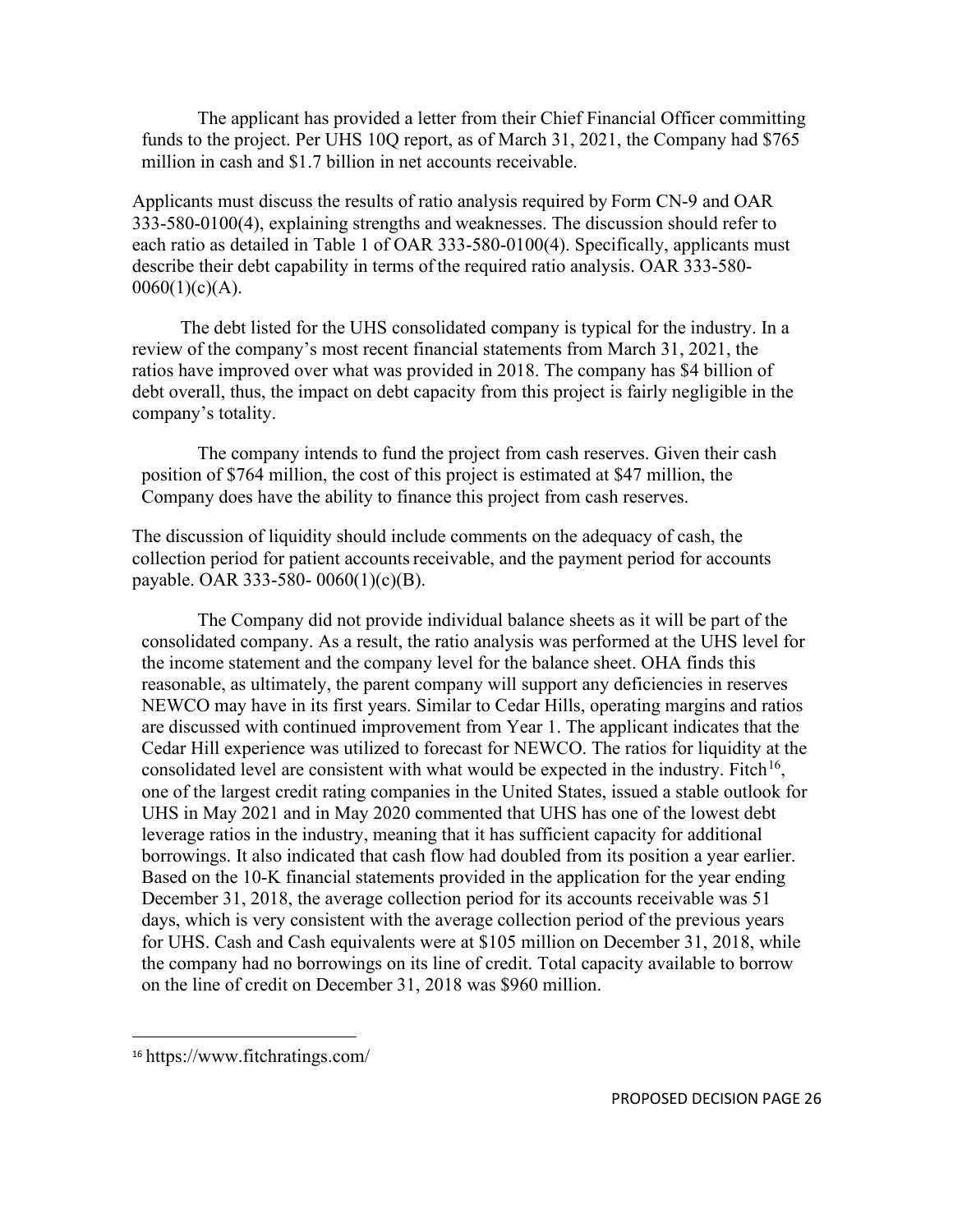The profitability ratios required by OAR 333-580-0100(4) and Form CN-9 must be discussed. OAR 333-580-0060(1)(c)(C).

The Company provided its analysis of profitability ratios. The balance sheets related to ratios were omitted or discussed at the parent level as there will not be a separate balance sheet for NEWCO. Operating margins are negative in the first year of operations, at -540.7 percent. However, the margin grows to a positive 2.2 percent in the first full year. (NEWCO, September 16, 2019 response letter, p. 26).

In OHA's analysis of the approval of 60 beds instead of the proposed 100 beds, OHA assessed the impact on revenue as well as certain expenses resulting from the bed reduction. Revenue was estimated based on 60 beds maximum and the constant revenue per day calculation provided by NEWCO of \$982. Expenses were analyzed and while several would be flexible in cost, as a conservative approach, the analysis reduced expenses related to salaries and benefits based on the revised bed count. The result of the analysis demonstrates that NEWCO would have a positive net income at 60 beds, although not as large as it would be with the proposed 100 beds. Applicant has previously indicated that its daily revenue does not fluctuate significantly with changes in its payor mix.

After the first year of operations, the deductibles ratio stabilizes at 55% or 54% (contractual and other deductions as a percentage of revenue). The projections show a positive bottom line in the third year of operations. The parent has sufficient reserves to assist should there be losses in the first few years.

Board designated assets: The intended uses of this fund are to be discussed in general terms. Alternative uses or contingent availability of these funds, such as to meet a cash requirement, also need to be addressed. Additionally, the proportion (percent) of depreciation that was or is to be funded is to be identified for each financial period presented. OAR 333-580-0060(1)(d).

UHS will use existing cash reserves to fund the project. No additional discussion was provided. As reserves will fund the project, no debt ratios or other relational ratios would impact financing as it relates to cash requirements.

The applicant must discuss the availability of other sources of funding, including, but not limited to, donor restricted assets, assets of parent or subsidiary corporations, or a related foundation, which may be acquiring assets and/or producing income that is for the purpose of, or could be used for the purpose of, capital expenditure by the applicant. OAR 333- 580- 0060(1)(e).

The Company does not have donor restricted assets indicated in the application. Funding would come from existing cash reserves of the parent company, UHS. No additional discussion provided in applicants response.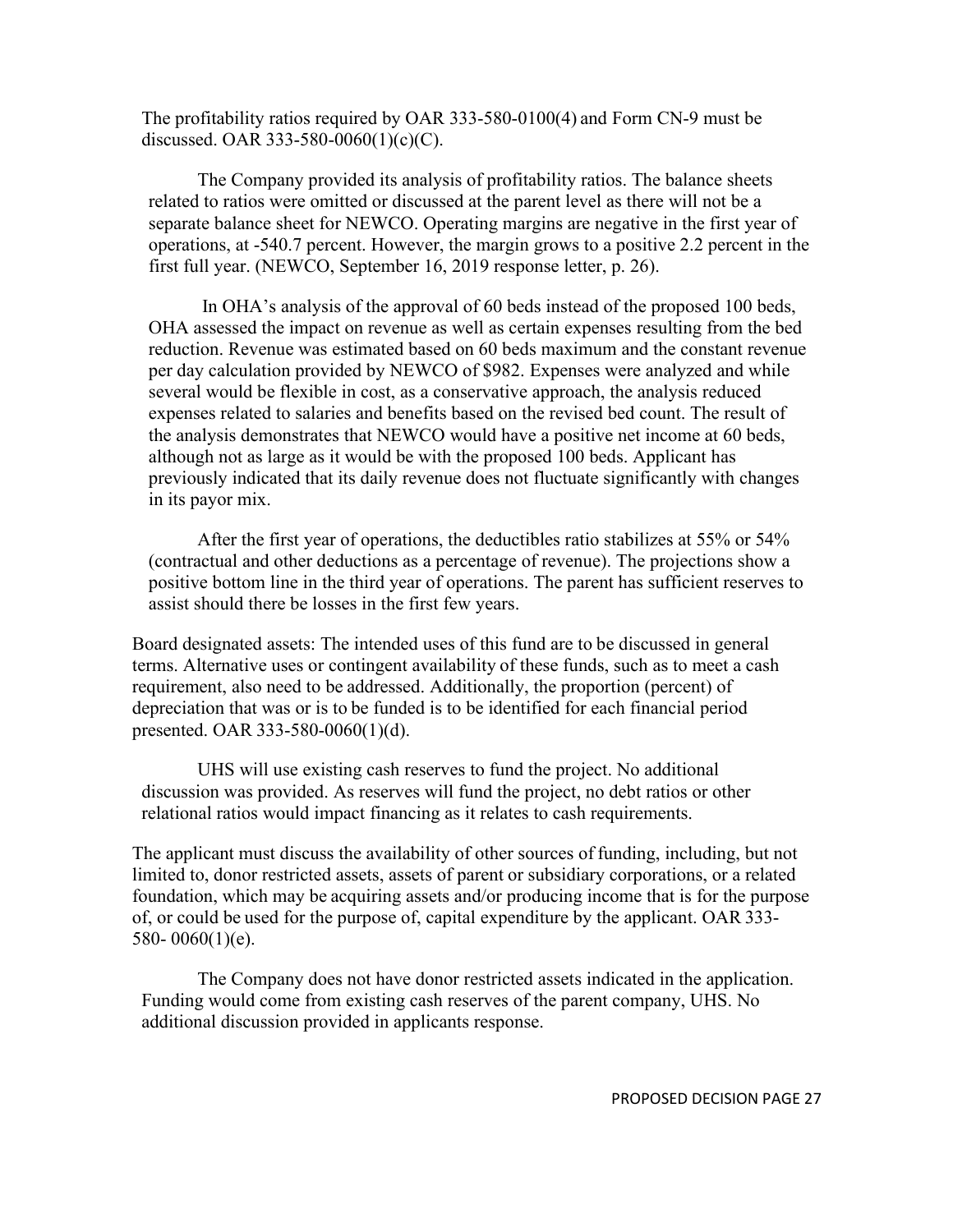Other sources of funding available to UHS include revolving line of credit. The December 31, 2018 financial statements indicate the Company has approximately \$960 million of unused line of credit that could be drawn upon if needed.

Money market conditions must be discussed in terms of their impact on project financing, including interim financing, if applicable. Include the month and year in which financing is to be secured in this narrative. The estimated rate of interest must be justified by the applicant. If debt financing is secured before or during the review process, the actual rate of interest obtained should be reported within 30 days of securing financing. OAR 333-  $580-0060(1)(f)(A)$ .

Not applicable. The Company does not intend to finance the project and as a result, no interest rates were considered.

When a bond rating report is issued before or during the review period in conjunction with a proposed bond issue to fund a certificate of need proposal, the applicant must submit a copy of the report to the Division within 30 days of its issuance. OAR 333-580-  $0060(1)(f)(B)$ .

Not applicable. The Company does not intend to issue bonds related to the project.

The financing term selected must be supported with evidence showing the benefits of its selection. OAR 333-580-0060(1)(f)(C).

Not applicable. The proposed project will be funded by the parent company, UHS, using cash reserves, evidence supporting the financing term is not applicable.

Patient days, admissions and other units of service used in forecasting projected expenses and revenues, both for the facility as a whole and for services affected by the proposed project, must be consistent with projections used to determine area need. All assumptions must be discussed. OAR 333-580-0060(1)(g).

The applicant has based their admission and patient day data on Cedar Hills Hospital, which the applicant operates. The total projected admissions for the first full year of operation was 1,147 The length of stay is consistent at 10.6 days and is consistent with the Cedar Hills facility for the fiscal year 2019. (NEWCO application, p. 412).

A 2020 published study by the National Biotechnology Information on "Shifting Trends in Admission Patterns of an Acute Inpatient Psychiatric Unit in the State of New York" found a trend in reduced average length of stay over time, which is consistent with decreases in acute hospitals.[17](#page-27-0) However, the applicant indicated that the demand for their

<span id="page-27-0"></span><sup>&</sup>lt;sup>17</sup> Shifting Trends in Admission Patterns of an Acute Inpatient Psychiatric Unit in the State [of New York](https://www.cureus.com/articles/36215-shifting-trends-in-admission-patterns-of-an-acute-inpatient-psychiatric-unit-in-the-state-of-new-york)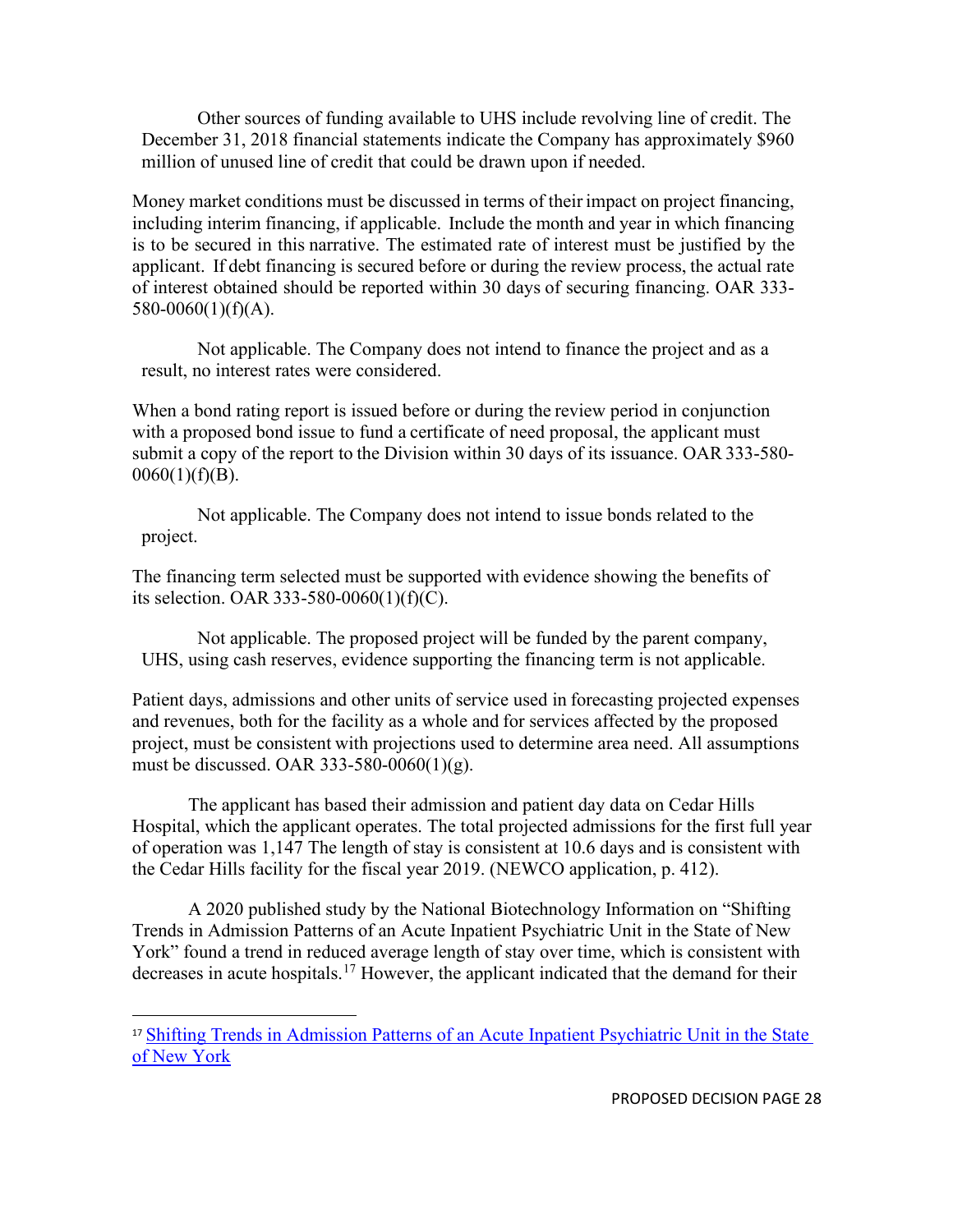project is sufficient enough that even a change in patient days would not affect total patient days. As a result, they chose to utilize the same average length of stay in its calculation.

The State of Washington performed a study of inpatient days at inpatient psychiatric facilities in Washington (2015) and found the average length of stay to be 14.2 days with a range of 8.6 days to 22 days.<sup>[18](#page-28-0)</sup>

OHA considered the impact of a reduction in approvable beds from 100 to 60 and change in payor mix on projected revenues of the NEWCO proposal. As stated above, the analysis found that limiting the number of beds would reduce profitability of the project.

An applicant must identify and explain all inflation assumptions and rates used in projecting future expenses and in completing the forms described in OAR 333-580-0100. It is important that the assumptions used by the applicant in preparing financial forecasts be carefully considered. All relevant factors pertaining to historical experience of the applicant, together with upcoming changes affecting the future, should be considered in forecasting the financial condition of the entity. Specifically, projected changes in wages and salaries should be based on historical increases or known contractual obligations and planned future personnel increases. Considerations should include expected full-time equivalent staffing levels, including increases resulting from the proposal. OAR 333-580-  $0060(1)(h)(A)$ .

The initial salary was based on experience from the applicant in operating other residential and outpatient service programs. In the initial year, the applicant used year-to-date actuals for their Cedar Hills facility by FTE class. No wage or salary inflation was included in the applicant's projection, however, if OHA were to assume an anticipated three to four percent increase in salaries it would not significantly impact the profitability of the Company. These guideposts align with OHA's 3.4 percent projected annual increase in health care costs (which are inclusive of labor costs).

Projected deductions from revenues should be explained and justified. OAR 333-580-  $0060(1)(h)(B)$ .

The proposed project utilized information from its Cedar Hills facility, which is similar to arrive at the deductions from revenue. Bad debt is assumed at .8 percent of gross revenue per year. Charity care is assumed at two percent, and other deductions are assumed at .3 percent of gross revenue per year.

<span id="page-28-0"></span><sup>18</sup>[https://ofm.wa.gov/sites/default/files/public/publications/PCGInpatientPsychiatricCareRis](https://ofm.wa.gov/sites/default/files/public/publications/PCGInpatientPsychiatricCareRiskModelReport.pdf) [kModelReport.pdf](https://ofm.wa.gov/sites/default/files/public/publications/PCGInpatientPsychiatricCareRiskModelReport.pdf)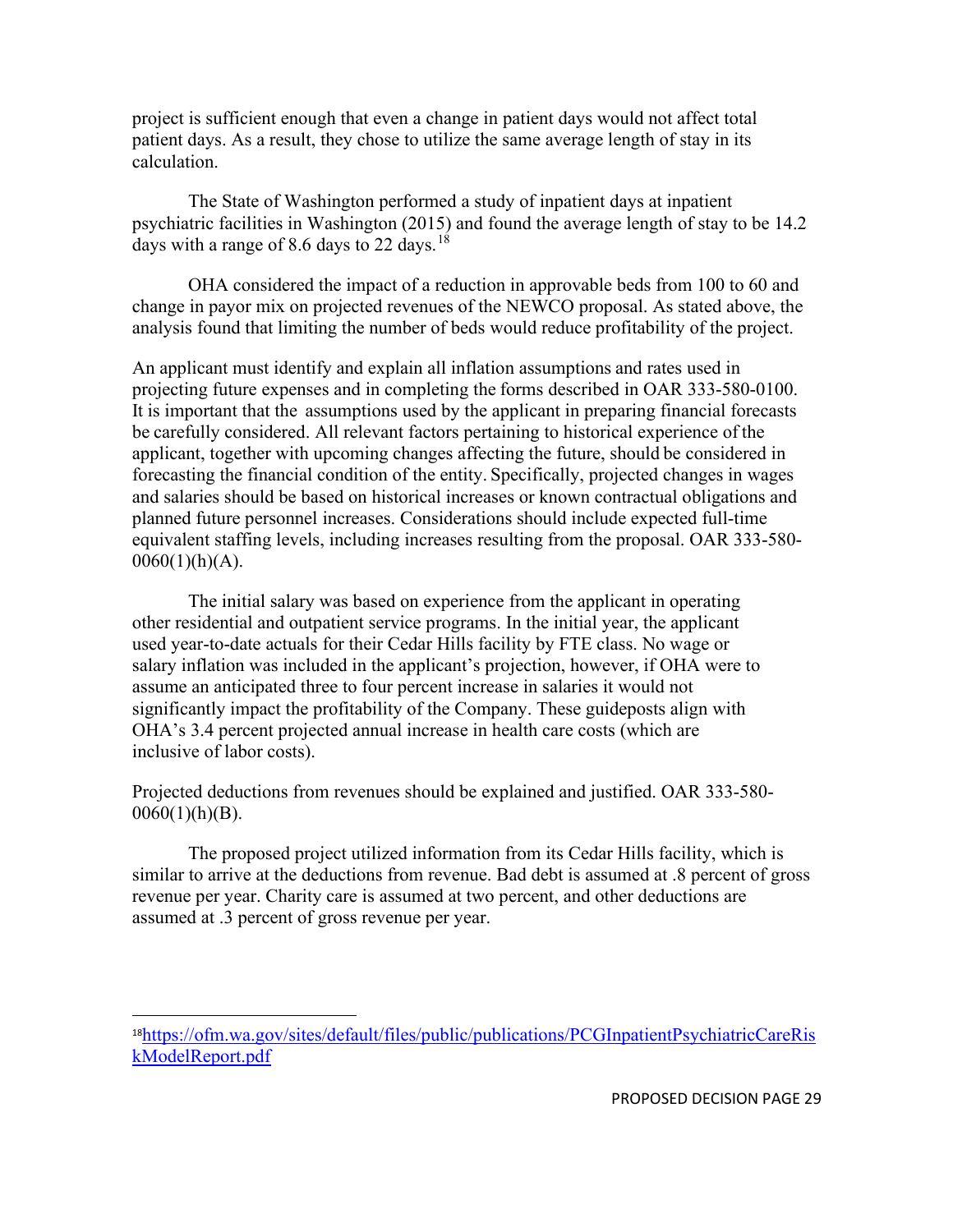Expected changes in the intensity and/or complexity of services provided must be considered in addition to the rate of inflation in arriving at an overall rate of increase in revenues or expenses. OAR 333-580-0060(1)(h)(C).

The applicant does not believe any changes in the revenue per patient day would change at the new location compared to the Cedar Hills location even with a change in the mix of patients or payor mix. No anticipated changes in intensity and/or complexity of services is expected.

With over 50 percent of payor mix in the Portland Metro area comprising Medicaid for the 18 to 64-year-old population, it is unclear what the impact of this payor will have on this new facility. The applicant noted the proposed project will be reimbursed by Oregon Medicaid; however, they have not been able to contract for services with the largest Medicaid Coordinated Care Organization (CCO). Applicant currently is or is in the process of contracting with Trillium Healthcare, another CCO in Oregon. OHA received a letter of support from Trillium Community Health Plan Chief Executive Officer, Chris Plummer.

The applicant projects the reimbursement rates on the global basis, which is estimated at \$2,146 per Patient Day (gross), but no anticipated payor mix was provided for arriving at the gross calculation. It would be reasonable to anticipate that this optimal revenue calculation would be based on a perceived payor mix, which was outlined in the application, although, reimbursement by payor was not identified.

### Projected gross revenue must reflect:

- Patient day increases/decreases
- Outpatient activity increase/decrease
- All debt service coverage requirements; and
- Other significant impacts the proposal will make on revenue projections.
- Each applicant must submit within 30 days, a copy of the financial feasibility report if the applicant arranges for such a report and it becomes available before or during the review period. OAR 333-580-0060(1)(h)(D).

The applicant assumed no changes in gross revenue per day or expenses. No adjustment for inflation is consistent with the applicant's salary assumptions. The concern here would be that expenses increase at a faster rate than revenues. Even if this were to happen, based on the cash reserves available at the parent level, the subsidiary applicant would have sufficient cash flow to support operations. Any additional shortfalls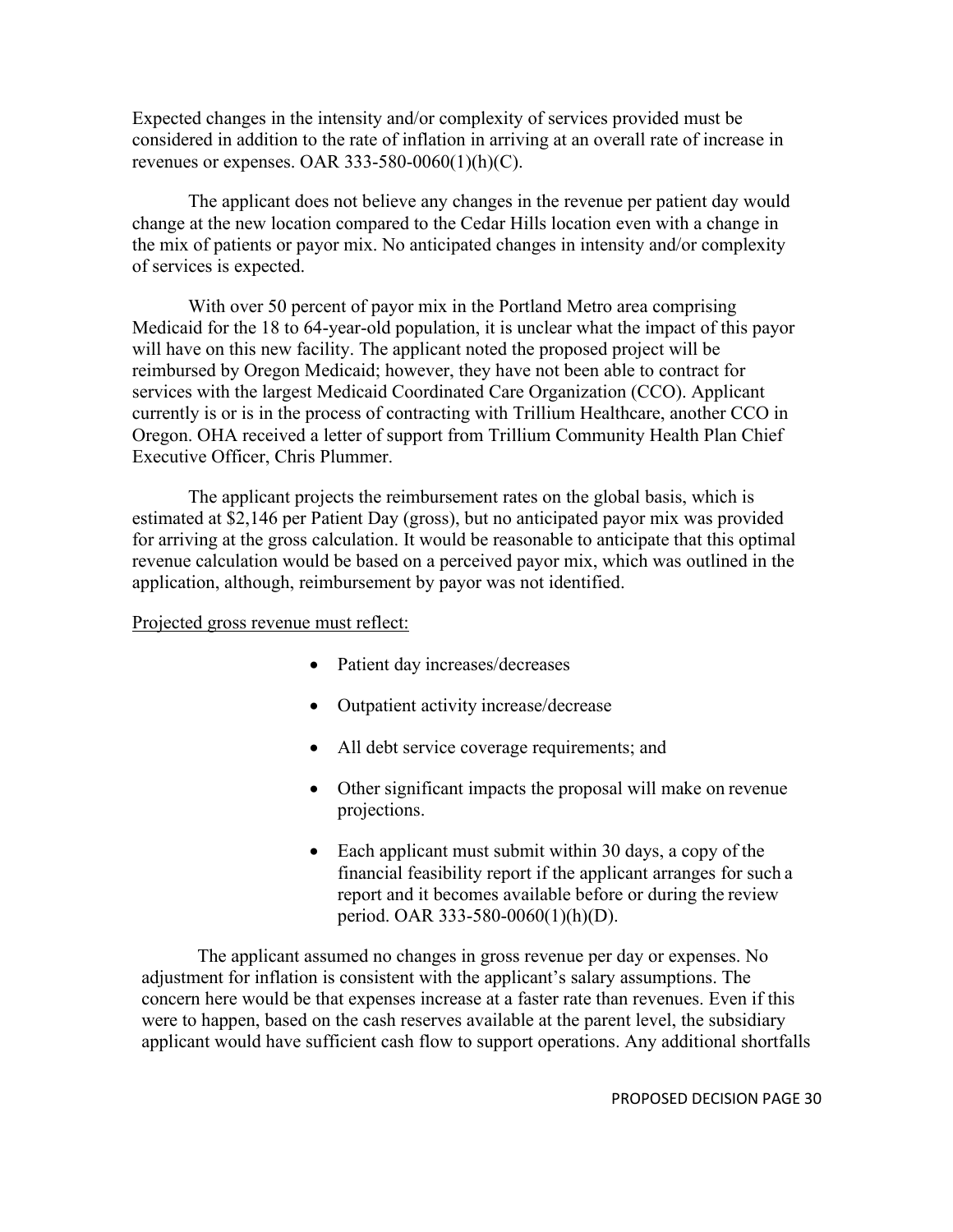in the first two years would be funded by the parent company as indicated in Appendix 8 of the application, *Universal Health Services' Letter of Financial Commitment*.

The consolidated financial statements for UHS indicated average company occupancy rates of their inpatient behavioral health facilities to be approximately 75 percent. Financial information provided to OHA projected occupancy rates of 85 percent or higher for fiscal years 2024 and 2025. Based on UHS's financial statements, the company is still profitable and able to satisfy expenses should the occupancy rate at the proposed facility be closer to the 75 percent observed at their other facilities.

The applicant stated that outmigration from the service area was 1.2 percent or less annually, varying by age group. (NEWCO application, p. 92). This could indicate that there is sufficient supply in the service area for these services or that patients are being served through lower acuity services. The applicant also states that migration from outside the service area was 16 percent. (NEWCO application, p. 92). This could be an indication that there is a demand for their services outside the three-county service area.

The applicant includes their analysis of Cedar Hills and its patient mix. Twenty seven percent of Cedar Hill's patient volume is from outside the state (primarily from Joint Base Lewis McCord in Washington state), while 26 percent of their volume comes from outside their service area, for a total of approximately 53 percent outside the service area. (NEWCO application, Table 37, p. 94). It is likely that the number of out-of-state patients would be less, as the proposed facility is further south of the Cedar Hills location. The applicant indicates that the number of patients turned away at Cedar Hills is due to a lack of beds. The number of declined patients has increased substantially and more than doubled in 2019.

> 2**.** Criterion: Will the impact of the proposal on the cost of health care be acceptable?<sup>[19](#page-30-0)</sup>

The applicant must discuss the impact of the proposal both on overall patient charges at the institution and on charges for services affected by the project. An applicant must show what the proposal's impact will be on the gross revenues and expenses per inpatient day and per adjusted patient day. OAR 333-580-0060(2)(a)(A).

The applicant projects that their gross revenue per patient day will remain consistent throughout the projection at \$2,145 per patient day. (NEWCO application, p. 413).<sup>[20](#page-30-1)</sup> The financial model is based on the Cedar Hills facility's financial information.

The Payor mix is estimated on p. 49 of the application. The payor mix represents the estimated source of revenue by major insurance payors (or patient self-pay, for those patients without insurance). An analysis of the payor mix estimated for the proposed

<span id="page-30-1"></span><span id="page-30-0"></span><sup>19</sup> OAR 333-580-0060(2).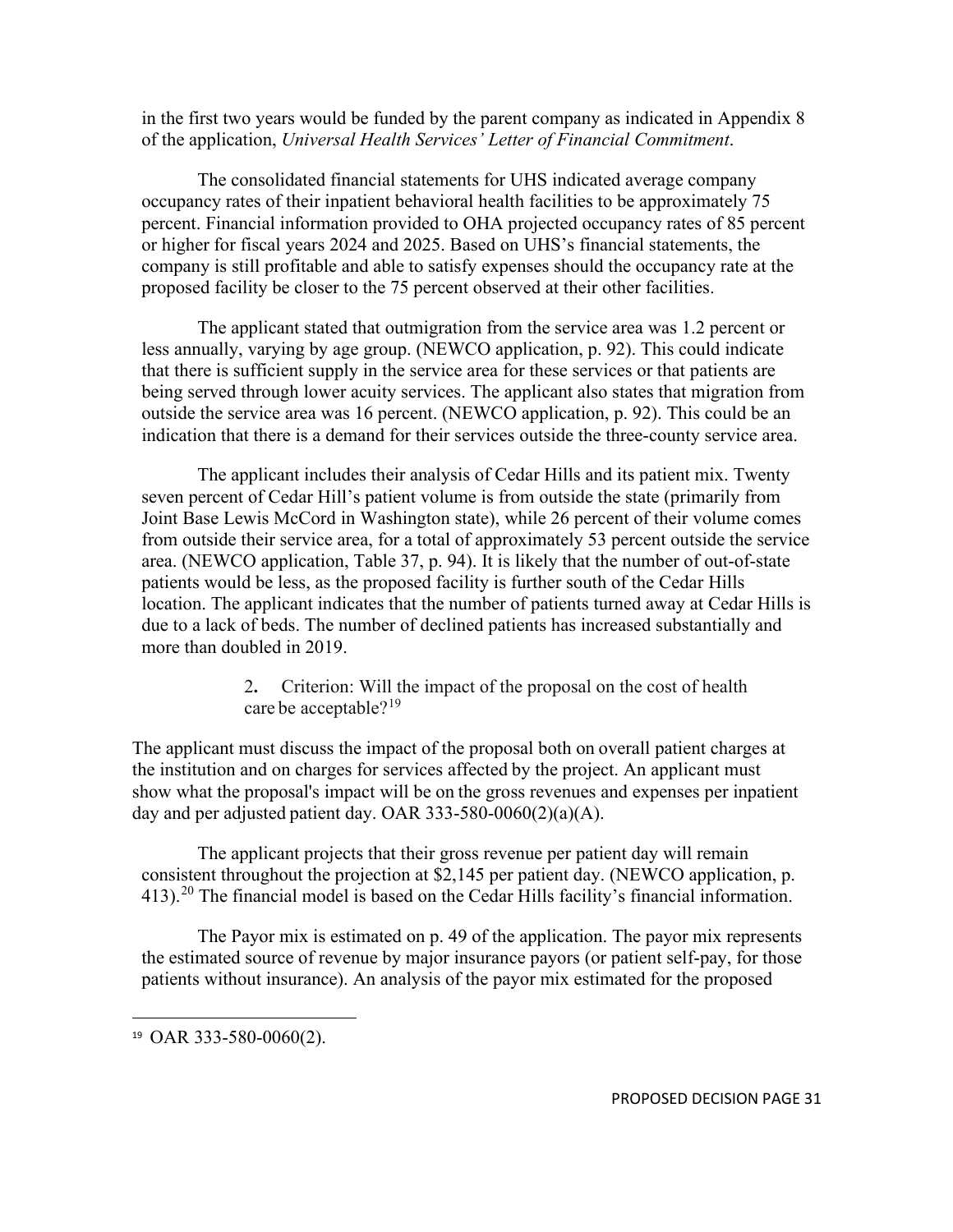facility as compared to that of UHS' Cedar Hills location (p. 39) are 1) Medicare, which is estimated at 32 percent; Cedar Hills is 33 percent when combined with managed Medicare care and, which is fairly consistent 2) Medicaid is estimated to be 12.8 percent in the application. Cedar Hills has a payor mix for Medicaid of less than 9%.

The applicant indicated that their three Washington state facilities achieved an average 52 percent Medicaid for their payer mix. (NEWCO, September 16, 2019 response letter)

When a health service is affected by the proposal, an applicant must demonstrate what impact the proposal will have on related patient charges and operating expenses. Expenses and patient charges for individual health services will be compared to historical and forecasted rates of increase for the facility as a whole.

See response above. In addition, the argument is made that the goal is to serve all of Oregon, which has the need. The applicant cites a number of factors that result in the underreporting of bed need of inpatient psychiatric beds included in emergency department boarding, among other reasons. The applicant believes their proposed facility will serve that need, will decrease the costs in the ED as a result and will not impact patient charges or expenses in the future.

The applicant must discuss both the proposed or actual charges for the proposed service and the profitability of the proposed service, compared to other similar services in the state (if any). OAR 333-580-0060(2)(b).

Based on the application, the proposed charges, deductions, and expenses are based on actual charges from the Cedar Hills location.

The applicant must discuss the projected expenses for the proposed service and demonstrate the reasonableness of these expense forecasts. OAR 333-580-0060(2)(c).

As discussed above, expenses projected were based on actual Cedar Hills expenses. See Attachment A for additional information regarding expenses.

If the proposed service is currently not being provided in the area, the applicant should identify potential travel cost savings by establishing what the existing travel costs are to patients. OAR 333-580-0060(2)(d)(A).

Cedar Hills is within 13 miles of the proposed project. There are other facilities that provide similar services proposed by the applicant. As Portland has the most beds of any area in the state of Oregon, there is no evidence of significant outmigration of patients to other service areas. Outmigration was estimated at no more than 1.2 percent; therefore, travel cost savings are not seen as significant as in migration from outside the service area would be seen much more than a reduction of individuals leaving the area for services.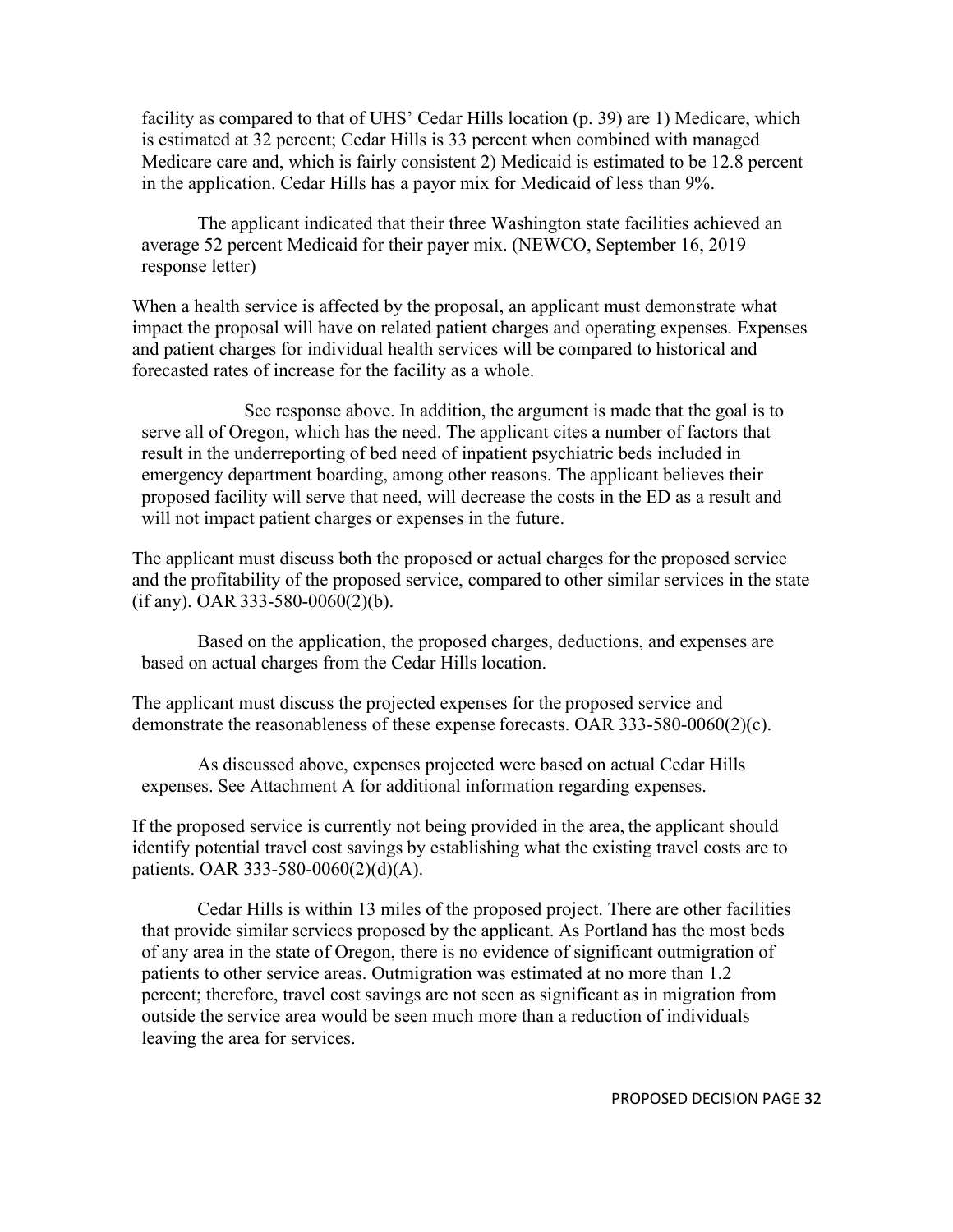Establishing what the travel costs will be to patients after implementation of the proposal. OAR 333-580-0060(2)(d)(B).

See above for discussion of travel costs.

Showing what the difference is between the figures in OAR 333-580-0060(2)(d)(A) and (B). OAR 333-580-0060(2)(d)(C).

See above for discussion of travel costs. (NEWCO application, p. 54).

The applicant must discuss the architectural costs of the proposal. An applicant must demonstrate that the existing structure will last long enough to derive full benefits from any new construction or remodeling. OAR 333-580-0060(2)(e)(A).

Not applicable. The applicant is proposing to build a new facility. As such, there is not an existing structure or remodeling to evaluate.

General construction costs must be within reasonable limits(within high/low range as described in the most current issue of the Dodge Research Report adjusted for location). OAR 333-580-0060(2)(e)(B).

Applicant indicated that the Dodge Research Report is no longer applicable.

### **CONCLUSION**

For all of the reasons cited above, OHA finds that NEWCO has met its burden of demonstrating that the CN criteria are met and recommends that a certificate of need be granted with the conditions stated on page two of this proposed decision.

Dated this 11<sup>th</sup> day of October 2021.

 $_{\rm By:}$  André (Our.

Andre Ourso, JD, MPH Center Administrator Center for Health Protection Oregon Health Authority

**NOTICE:** Pursuant to ORS 442.315(5)(b), an applicant or any affected person who is dissatisfied with this proposed decision is entitled to a contested case hearing before OHA. A request for hearing must be received by OHA within 60 days after service of the proposed decision. A request for hearing may be sent to:

PROPOSED DECISION PAGE 33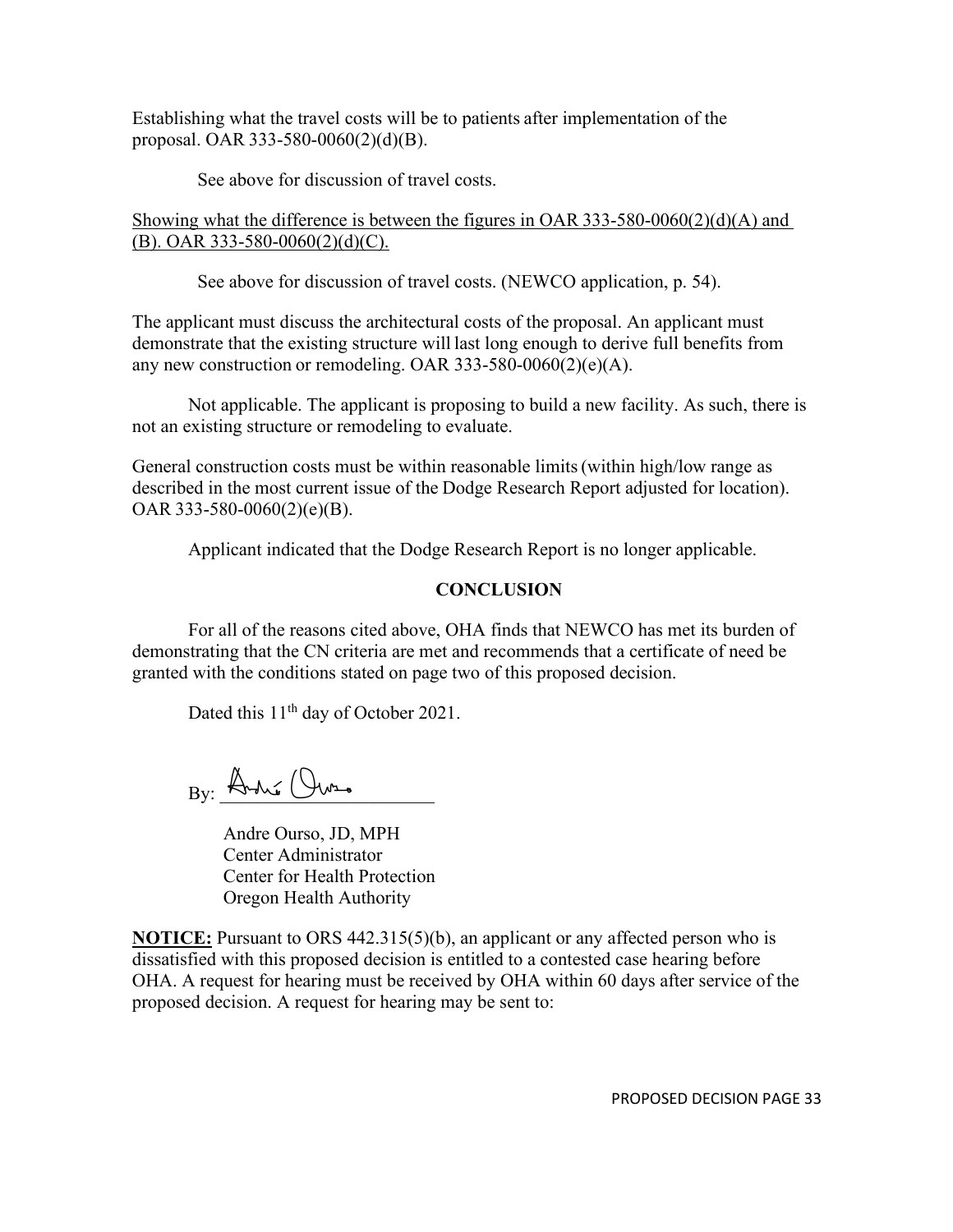Dana Selover MD, MPH Section Manager Health Care Regulation and Quality Improvement 800 NE Oregon Street, Suite 465 Portland, OR 97232

An applicant or affected person who requests a hearing will be notified of the time and place of the hearing. An applicant or affected person may be represented by legal counsel at the hearing. Legal aid organizations may be able to assist those with limited financial resources. Per ORS 413.041, a party that is not a natural person may be represented by an attorney or by any officer or authorized agent or employee of the party. Parties are ordinarily represented by counsel. OHA will be represented by an Assistant Attorney General. Parties will be provided information on the procedures, right of representation and other rights of parties relating to the conduct of the hearing before commencement of the hearing. Any hearing will be held by an administrative law judge from the Office of Administrative Hearings, assigned as required by ORS 183.635.

If a request for hearing is not received within this 60-day period, the right to a hearing under ORS chapter 183 shall be considered waived. If a hearing is not requested within 60 days, or if the request for hearing is withdrawn, or if the party notifies OHA or the administrative law judge that the party will not appear, or if the party fail to appear at a scheduled hearing, OHA may issue a final order by default. If the OHA issues a final order by default, OHA designates the relevant portions of its files on this matter, including all materials submitted by the applicant or affected persons relating to this matter, as the record for purposes of proving a prima facie case upon default.

Notice to Active-Duty Service members. Active-duty Service members have a right to stay these proceedings under the federal Service members Civil Relief Act. For more information, contact the Oregon State Bar at 800-452-8260, the Oregon Military Department at 503-584-3571, or the nearest United States Armed Forces Legal Assistance Office through http://legalassistance.law.af.mil. The Oregon Military Department does not have a toll-free telephone number.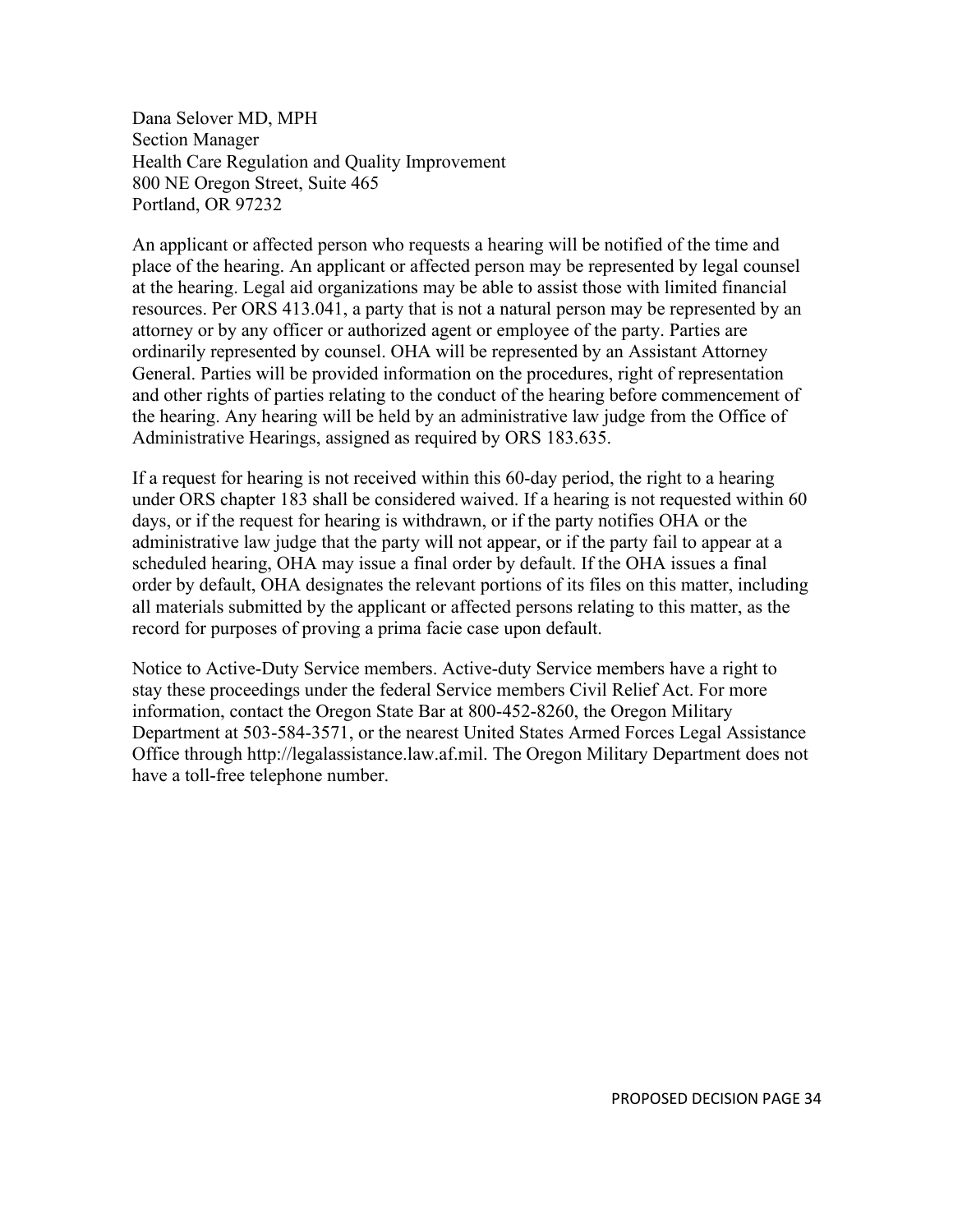**Financial Analysis**

**Unaudited Stand-Alone NEWCO**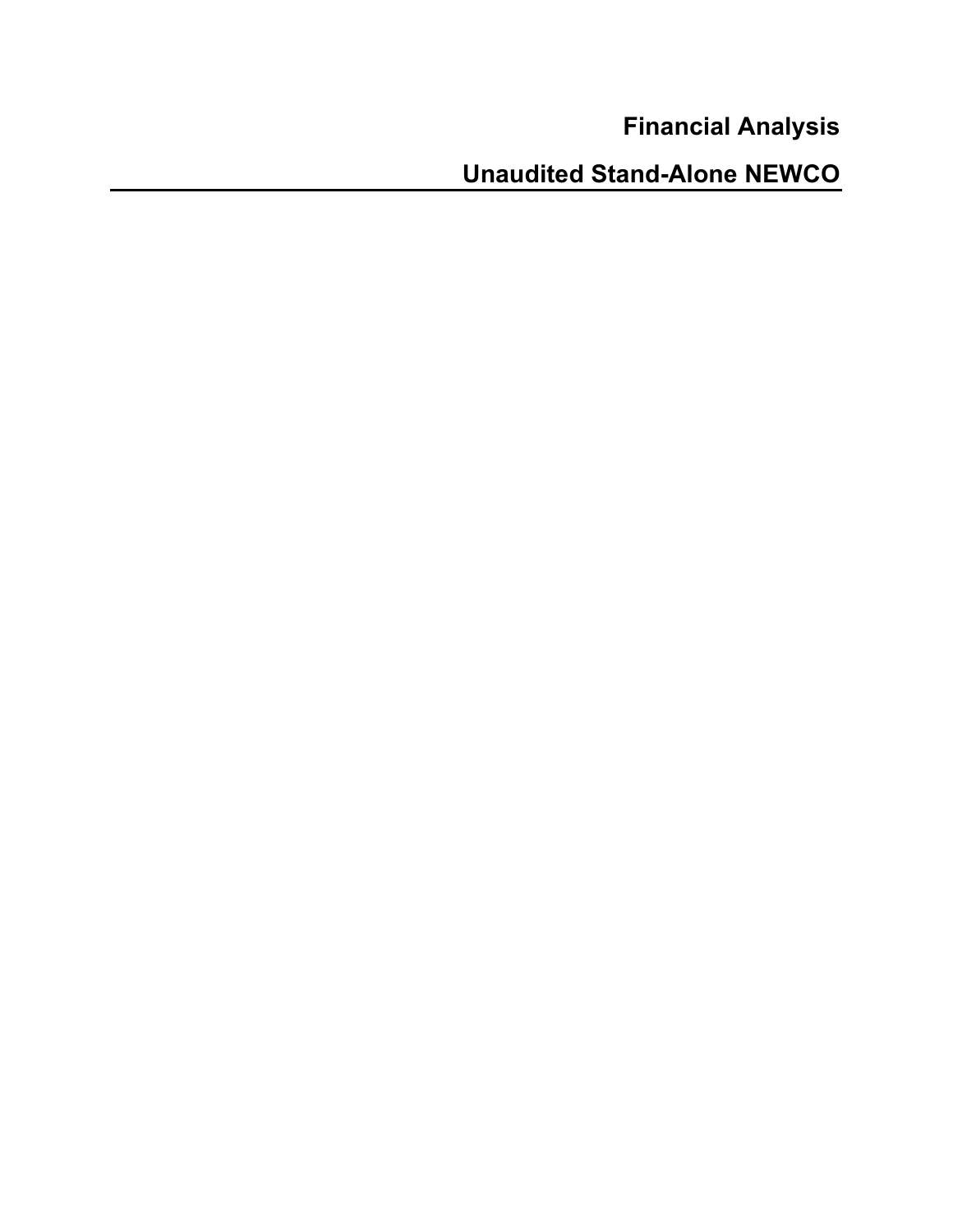|                                              | PROJECTED- STAND ALONE (UNAUDITED) |             |            |            | <b>Percentage of Patient Revenue</b> |                                 |        |       |                                    |        |
|----------------------------------------------|------------------------------------|-------------|------------|------------|--------------------------------------|---------------------------------|--------|-------|------------------------------------|--------|
|                                              | Sept. 1, 2021 -<br>Dec 31, 2021    | 2022        | 2023       | 2024       | 2025                                 | Sept. 1, 2021 -<br>Dec 31, 2021 | 2022   | 2023  | 2024                               | 2024   |
| <b>Total Patient Revenue</b>                 | 2,620,428                          | 26,007,729  | 58,512,890 | 67,302,424 | 74,228,963 [a]                       |                                 |        |       |                                    |        |
|                                              |                                    |             |            |            |                                      |                                 |        |       |                                    |        |
| <b>Contractual Adjustments</b>               | 1,266,633                          | 12,592,257  | 28,332,580 | 32,582,467 | 35,927,405                           | 48.3%                           | 48.4%  | 48.4% | 48.4%                              | 48.4%  |
| <b>Charity Care</b>                          | 44,502                             | 442,280     | 995,130    | 1,144,400  | 1,262,289                            | 1.7%                            | 1.7%   | 1.7%  | 1.7%                               | 1.7%   |
| Other                                        | 887,174                            | 1,302,414   | 2,407,566  | 2,768,701  | 3,053,914                            | 33.9%                           | 5.0%   | 4.1%  | 4.1%                               | 4.1%   |
| <b>Total Deductions</b>                      | 2,198,309                          | 14,336,951  | 31,735,276 | 36,495,568 | 40,243,608 [b]                       | 83.9%                           | 55.1%  | 54.2% | 54.2%                              | 54.2%  |
|                                              | 84%                                | 55%         | 54%        | 54%        | 54%                                  |                                 |        |       |                                    |        |
| <b>TOTAL OPERATING REVENUE</b>               | 422,119                            | 11,670,778  | 26,777,614 | 30,806,856 | 33,985,355                           |                                 |        |       |                                    |        |
| <b>Salaries</b>                              | 1,645,357                          | 6,589,121   | 10,914,739 | 12,627,873 | 13,770,605 [c]                       |                                 |        |       | 62.79% 25.34% 18.65% 18.76% 20.46% |        |
| <b>Benefits</b>                              | 304,281                            | 1,222,269   | 2,019,159  | 2,336,079  | 2,547,477 [c]                        | 11.61%                          | 4.70%  | 3.45% | 3.47%                              | 3.79%  |
| <b>Supplies</b>                              | 43,585                             | 433,166     | 974,624    | 1,120,818  | $1,236,277$ [d]                      | 1.66%                           | 1.67%  | 1.67% | 1.67%                              | 1.84%  |
| <b>Professional Fees</b>                     | 241,194                            | 1,453,488   | 2,760,415  | 3,113,263  | 3,391,953 [d]                        | 9.20%                           | 5.59%  | 4.72% | 4.63%                              | 5.04%  |
| Rental and Lease                             | 32,000                             | 96,000      | 96,000     | 96,000     | 96,000 [d]                           | 1.22%                           | 0.37%  | 0.16% | 0.14%                              | 0.14%  |
| <b>Purchased Services</b>                    | 133,178                            | 550,352     | 820,392    | 894,129    | 951,950 [d]                          | 5.08%                           | 2.12%  | 1.40% | 1.33%                              | 1.41%  |
| Travel/Education                             | 38,000                             | 114,000     | 186,112    | 216,746    | 235,360                              | 1.45%                           | 0.44%  | 0.32% | 0.32%                              | 0.35%  |
| Maintenance                                  | 4,220                              | 116,675     | 267,776    | 308,069    | 339,854                              | 0.16%                           | 0.45%  | 0.46% | 0.46%                              | 0.50%  |
| Non-Allocated                                | 52,565                             | 157,694     | 165,579    | 173,858    | 182,551                              | 2.01%                           | 0.61%  | 0.28% | 0.26%                              | 0.27%  |
| Insurance                                    | 7,168                              | 71,146      | 160,506    | 184,112    | 202,505                              | 0.27%                           | 0.27%  | 0.27% | 0.27%                              | 0.30%  |
| Depreciation & Amortization                  | 819,345                            | 2,458,034   | 2,458,034  | 2,458,034  | 2,458,034 [e]                        | 31.27%                          | 9.45%  | 4.20% | 3.65%                              | 3.65%  |
| <b>Allocated Costs</b>                       | 12,664                             | 350,123     | 803,328    | 924,206    | 1,019,561                            | 0.48%                           | 1.35%  | 1.37% | 1.37%                              | 1.51%  |
| Other Expenses                               | 202,769                            | 608,306     | 638,722    | 670,658    | 704,191 [d]                          | 7.74%                           | 2.34%  | 1.09% | 1.00%                              | 1.05%  |
| <b>Total Operating Expenses</b>              | 3,536,326                          | 14,220,374  | 22,265,386 | 25,123,845 | 27,136,318                           | 134.95%                         | 54.68% |       | 38.05% 37.33%                      | 40.32% |
| <b>Excess Revenue over Expenses, Pre tax</b> | (3, 114, 207)                      | (2,549,596) | 4,512,228  | 5,683,011  | 6,849,037                            |                                 |        |       |                                    |        |
| <b>Operating Margin</b>                      | -737.76%                           | $-21.85%$   | 16.85%     | 18.45%     | 20.15%                               |                                 |        |       |                                    |        |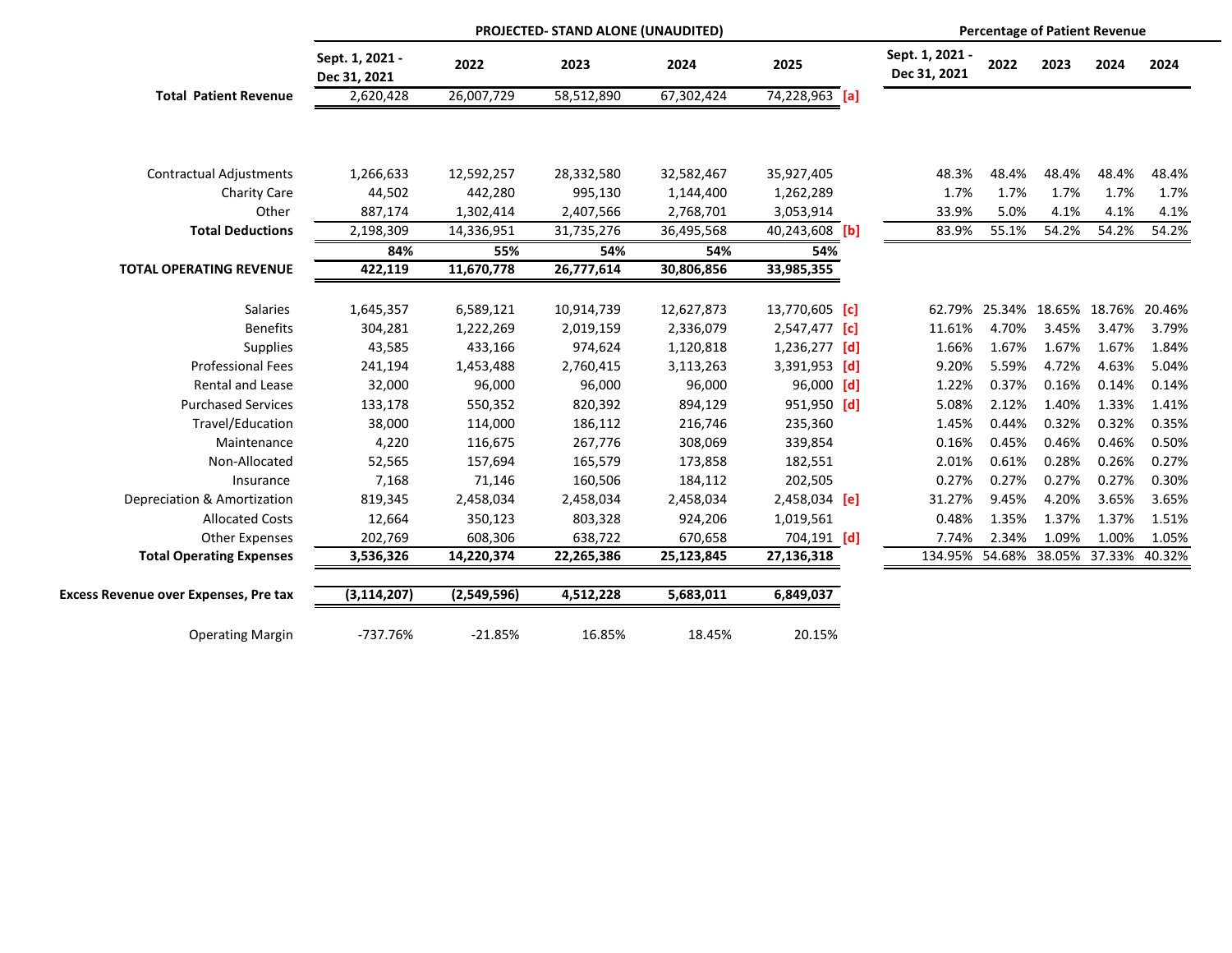| <b>[c]</b> Salaries and benefits analysis | (Page 49 of Application) |        |        |          |        |  |  |
|-------------------------------------------|--------------------------|--------|--------|----------|--------|--|--|
|                                           | Sept. 1, 2021 - D        | 2022   | 2023   | 2024     | 2025   |  |  |
| Projected FTE                             | 71.8                     | 94.2   | 153.8  | 179.1    | 194.5  |  |  |
| Salaries per FTE                          | 68,748                   | 69,948 | 70.967 | 70.507   | 70,800 |  |  |
| Annual Increase                           |                          | 1.75%  | 1.46%  | $-0.65%$ | 0.42%  |  |  |
| Benefits as % of Wages                    | 18%                      | 19%    | 18%    | 18%      | 18%    |  |  |

Very consistent year to year - Benefits are estimated at 18%, usually expect around 20%, so difference is minimal.

### **[d] Application states that the company will use cash to fund the project.**

**[e] Depreciation**

| <b>Construction Price</b>           | 47,000,000 Pg. 48 |                                                                                                                                    |
|-------------------------------------|-------------------|------------------------------------------------------------------------------------------------------------------------------------|
| Estimated Useful Life-years         | 20 Pg. 48         |                                                                                                                                    |
| <b>Expected Annual Depreciation</b> | 2.350.000         |                                                                                                                                    |
| Actual                              | 2.458.034         |                                                                                                                                    |
|                                     |                   | (Would anticipate approx. \$1 million of capital equipment, furnitures and fixtures as reason for higher depreciation, reasonable) |